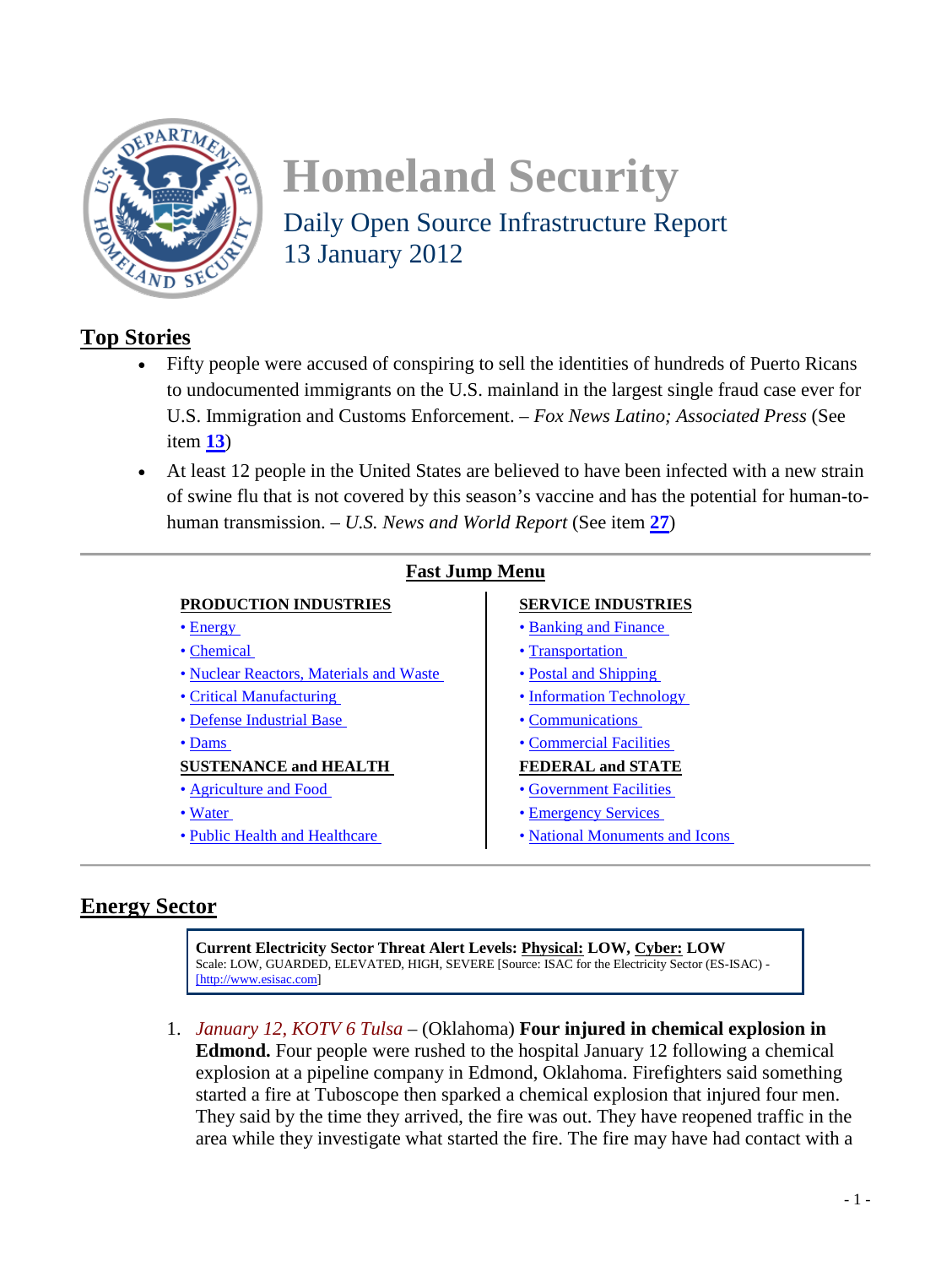chemical called MEK, or Methyl Ethyl Ketone, and that may have caused the explosion. MEK is a liquid solvent used in surface coatings, adhesives, printing inks, chemical intermediates, magnetic tapes, and as dewaxing agents in lubricant base oil production.

Source:<http://www.newson6.com/story/16505465/chemical-explosion-in-edmond>

- 2. *January 12, Associated Press* (National) **EPA: power plants main global warming culprits.** The most detailed data yet on emissions of heat-trapping gases show U.S. power plants are responsible for the bulk of the pollution blamed for global warming. According to information released by the U.S. Environmental Protection Agency (EPA) January 11, power plants released 72 percent of greenhouse gases reported to the EPA for 2010. The data includes more than 6,700 of the largest industrial sources of greenhouse gases, or about 80 percent of total U.S. emissions. The U.S. President's administration plans to regulate emissions of heat-trapping gases under existing law. A proposed rule to address pollution from new power plants could be released as early as this month. Eventually, the EPA will have to tackle facilities already in operation. The largest emitters will be the first in line. The largest greenhouse gas polluter in the nation in 2010, according to the EPA's data, was the Schererpower plant in Juliette, Georgia, owned by Southern Company. That coal-fired power plant reported releasing nearly 23 million metric tons of carbon dioxide, the chief greenhouse gas, in 2010. Source: [http://www.manufacturing.net/news/2012/01/epa-power-plants-main-global](http://www.manufacturing.net/news/2012/01/epa-power-plants-main-global-warming-culprits)[warming-culprits](http://www.manufacturing.net/news/2012/01/epa-power-plants-main-global-warming-culprits)
- 3. *January 11, Associated Press* (Alaska) **Alaska officials say 6,300 gallons of crude oil, water spill at XTO facility at Nikiski.** Alaska environmental officials said a faulty gasket on a tank led to a spill of 6,300 gallons of crude oil and process water at the XTO Energy onshore facility in Nikiski, Alaska, January 9. The state department of environmental conservation said the spill was captured within a secondary containment area, and that no resources have been affected. XTO Energy responded with contractors January 9 to recover oil and process water from the containment area. Source:

[http://www.therepublic.com/view/story/4c463a9e46a8480a94f4f038cefae878/AK--](http://www.therepublic.com/view/story/4c463a9e46a8480a94f4f038cefae878/AK--XTO-Energy-Spill/) [XTO-Energy-Spill/](http://www.therepublic.com/view/story/4c463a9e46a8480a94f4f038cefae878/AK--XTO-Energy-Spill/)

4. *January 11, Amarillo Globe-News* – (Texas) **Diamond Shamrock fined for violations.** The Texas Commission on Environmental Quality approved a \$145,211 fine January 11 for air quality violations by Diamond Shamrock Refining at the Valero McKee Refinery in Moore County. The company signed an agreed order in the case but denied the allegations, which included emitting 139 pounds of sulfur dioxide August 30, 2010, well above the limit of 4 pounds per ton of sulfuric acid produced. Other violations involve delays in reporting emissions and actions, and in acquiring construction authorization. The order said Diamond Shamrock must give \$58,084 of the fine to the Texas PTA for a program to replace or retrofit older diesel school buses to reduce their emissions. The order also lists multiple administrative orders the agency has issued the company since 2006 concerning other reporting violations and unauthorized emissions.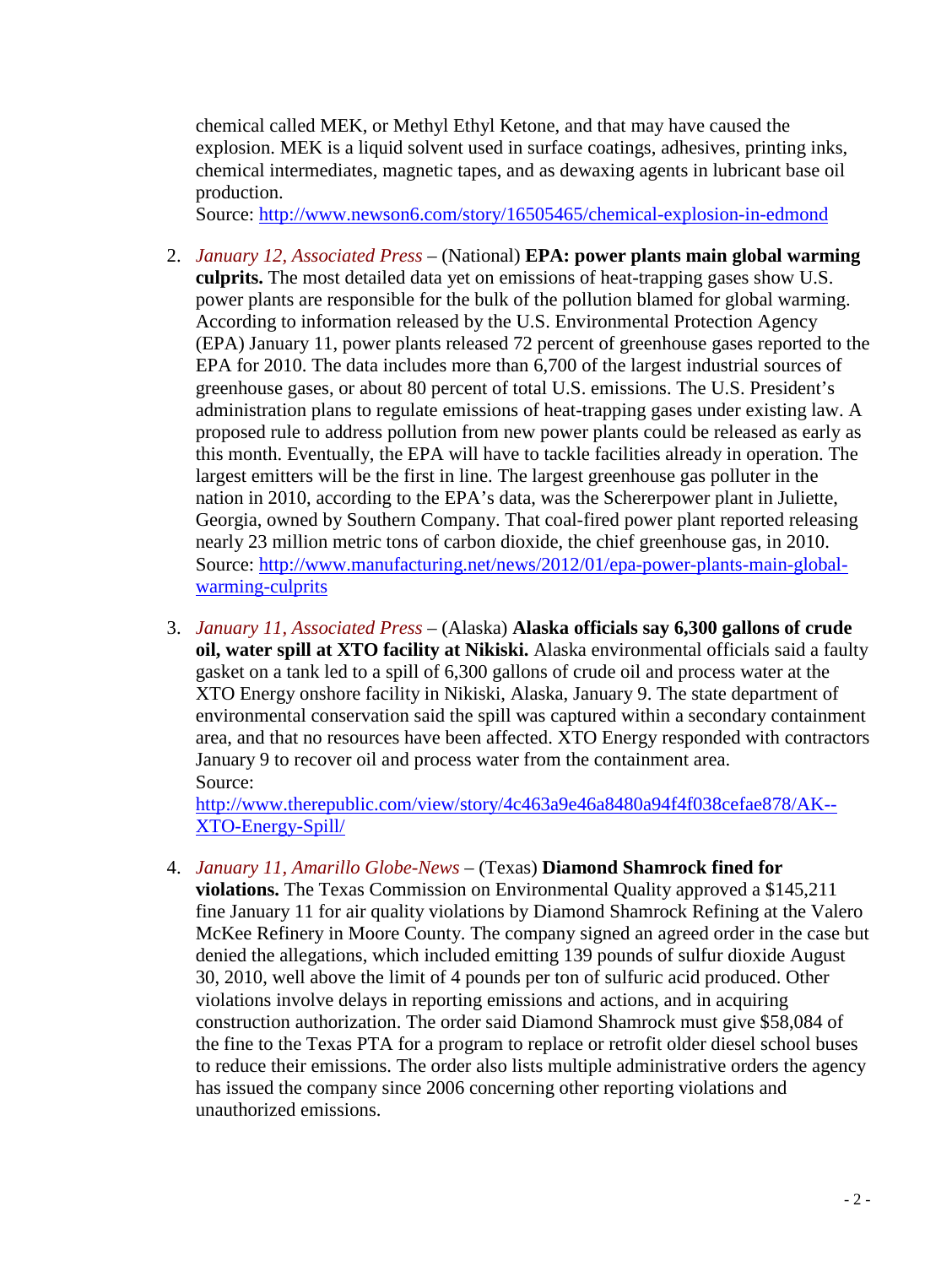Source: [http://amarillo.com/news/2012-01-11/diamond-shamrock-fined](http://amarillo.com/news/2012-01-11/diamond-shamrock-fined-violations#.Tw8RPoG9uuI)[violations#.Tw8RPoG9uuI](http://amarillo.com/news/2012-01-11/diamond-shamrock-fined-violations#.Tw8RPoG9uuI)

<span id="page-2-3"></span>5. *January 11, WHTM 27 Harrisburg* – (Pennsylvania) **Police: 2 stole \$250,000 in copper wire, tools.** Pennsylvania State Police have filed charges against two Lebanon County, Pennsylvania, men accused of stealing copper wiring from electrical substations and cell phone towers across a four-county area, WHTM 27 Harrisburg reported January 11. The men were also charged with stealing tools, generators, and landscape lights from businesses in Berks, Dauphin, Lebanon, and Schuylkill counties between March and September. Police said the thefts cost the companies a combined total of more than \$250,000, and caused severe damage to the electrical integrity of the substations and towers. The men face more than 150 counts each including theft, conspiracy, burglary, and receiving stolen property.

<span id="page-2-0"></span>Source: [http://www.abc27.com/story/16498897/police-2-stole-250000-in-copper-wire](http://www.abc27.com/story/16498897/police-2-stole-250000-in-copper-wire-tools)[tools](http://www.abc27.com/story/16498897/police-2-stole-250000-in-copper-wire-tools)

## [Return to top]

# <span id="page-2-2"></span>**Chemical Industry Sector**

6. *January 12, Associated Press* – (Arkansas) **I-30 reopens near Malvern after chemical spill.** A stretch of Interstate 30 in Arkansas reopened the morning of January 12 after a chemical spill shut down the roadway for more than 12 hours. The stretch of the interstate was shut down eastbound and westbound between Arkadelphia and Malvern after a truck crashed late June 11 and spilled hazardous materials. The spill happened around mile marker 86. State police said the truck was carrying propyl acetate, a flammable chemical.

Source:<http://www.wxvt.com/Global/story.asp?S=16504370>

<span id="page-2-1"></span>For another story, see item **[1](#page-0-1)**

### [Return to top]

# **Nuclear Reactors, Materials and Waste Sector**

7. *January 11, New York Times* – (International) **New study ranks countries on security of materials that fuel nuclear arms.** A survey by the Nuclear Threat Initiative, a private advocacy group in Washington D,C., and the Economist Intelligence Unit, a company in London that does risk analyses, ranked nuclear materials security across the world, the New York Times reported January 11. The study looked at 18 factors, including known quantities of nuclear materials, physical protections, accounting methods, and transportation security as well as larger societal factors such as political stability and corruption. Australia took first place in nuclear security, while the United States tied with Belgium as having the 13th most secure materials. North Korea came in last, with Pakistan second to last.

Source: [http://www.nytimes.com/2012/01/12/science/study-ranks-countries-on-nuclear](http://www.nytimes.com/2012/01/12/science/study-ranks-countries-on-nuclear-security.html)[security.html](http://www.nytimes.com/2012/01/12/science/study-ranks-countries-on-nuclear-security.html)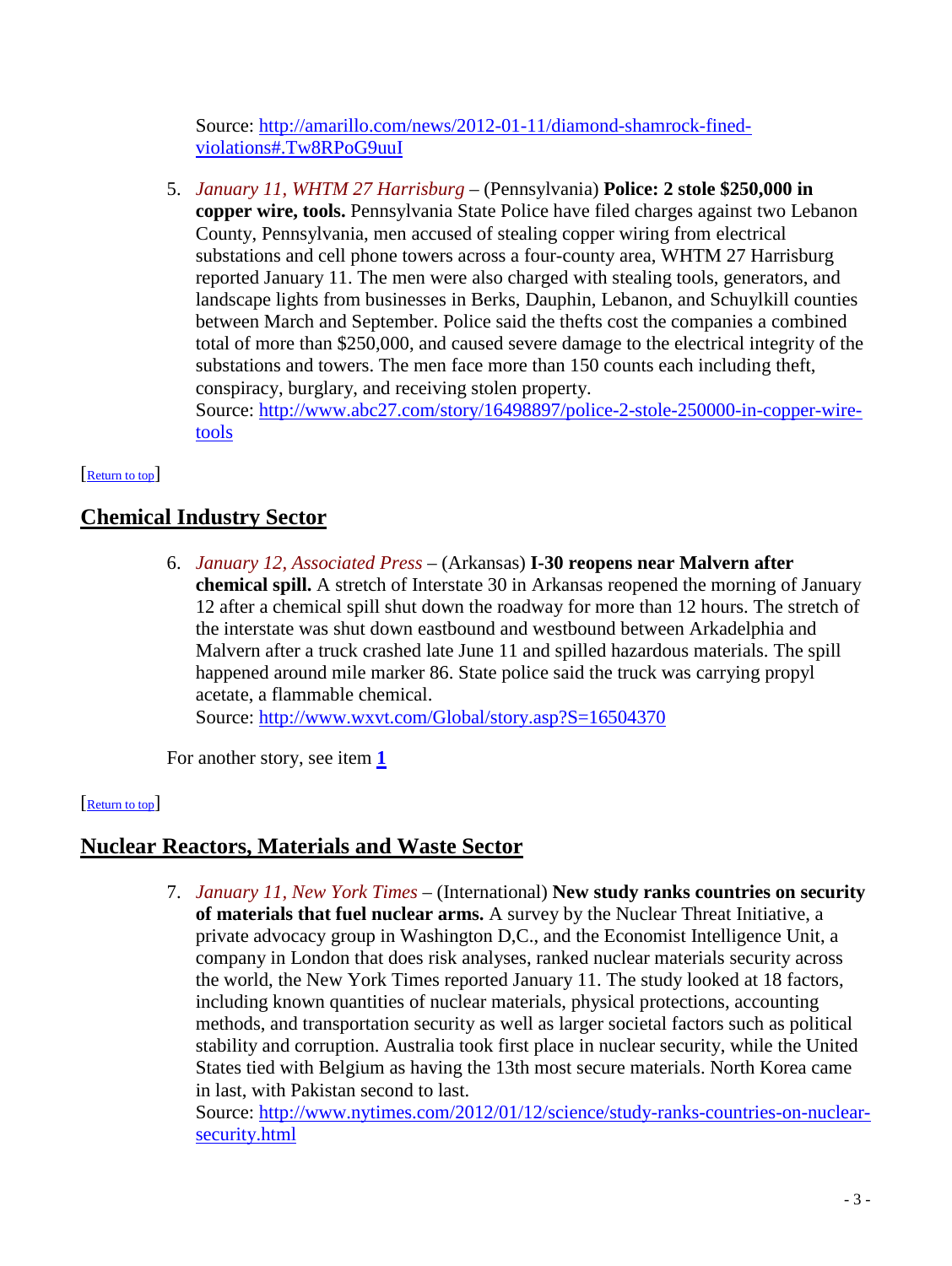#### <span id="page-3-1"></span>[Return to top]

# **Critical Manufacturing Sector**

- 8. *January 11, Salem News* (Ohio) **Molten metal spill causes \$50K fire at castings plant.** No one was injured, but damages were estimated at \$50,000 after molten metal spilled and caught hydraulic lines on fire at Quaker City Castings in Salem, Ohio, January 9. City firefighters were called to the scene after a furnace malfunctioned, causing the molten metal to spill. Employees told firefighters they attempted to contain the fire with extinguishers and used up about 20 of them. Molten metal was burning under the machine, with the hydraulic lines burning. The fire was contained to the machine and service area, with smoke throughout the building. Source: [http://www.salemnews.net/page/content.detail/id/549684/Molten-metal-spill](http://www.salemnews.net/page/content.detail/id/549684/Molten-metal-spill-causes--50K-fire-at-castings-plant.html?nav=5061)[causes--50K-fire-at-castings-plant.html?nav=5061](http://www.salemnews.net/page/content.detail/id/549684/Molten-metal-spill-causes--50K-fire-at-castings-plant.html?nav=5061)
- 9. *January 11, Associated Press* (Iowa) **4 workers injured in West Des Moines fire.** Officials said four workers suffered minor injuries in a January 11 flash fire that led to the evacuation of about 350 people at the Goodrich Engine Components plant in West Des Moines, Iowa. The city fire marshal said employees were testing a flow injector for a gas turbine engine. The workers sent solvent through the engine that erupted. The fire was extinguished by the building's sprinkler system. Officials said four workers were treated for minor injuries at the scene. Other workers were transported to the company's other locations in West Des Moines. Source: [http://www.chicagotribune.com/news/chi-ap-ia](http://www.chicagotribune.com/news/chi-ap-ia-westdesmoinesfire,0,1876700.story)[westdesmoinesfire,0,1876700.story](http://www.chicagotribune.com/news/chi-ap-ia-westdesmoinesfire,0,1876700.story)

### <span id="page-3-2"></span>[Return to top]

### **Defense Industrial Base Sector**

10. *January 11, Military Times* – (Georgia) **Report: Multiple failures led to A-10 crash.** Pilot inexperience and a malfunctioning warning system contributed to an A-10C crash in 2011 that destroyed the aircraft and resulted in \$150,000 in environmental damage, according to an accident report released January 11. The September 26 crash occurred about 20 miles northwest of Moody Air Force Base in Georgia, during a functional check flight, which tests an aircraft's airworthiness after major maintenance. The U.S. Air Force pilot ejected safely from the aircraft before the \$14.7-million Warthog was destroyed. Investigators found several incidents culminated in dualengine failure and the aircraft's subsequent crash. For one, the pilot was inexperienced at flying above 23,000 feet, according to the Air Force investigation. A warning system within the aircraft also malfunctioned, and the checks the pilot conducted at about 35,000 feet were not required by any sort of guidance. Source: [http://www.militarytimes.com/news/2012/01/air-force-a10-crash-report-](http://www.militarytimes.com/news/2012/01/air-force-a10-crash-report-011112w/)[011112w/](http://www.militarytimes.com/news/2012/01/air-force-a10-crash-report-011112w/)

<span id="page-3-0"></span>[Return to top]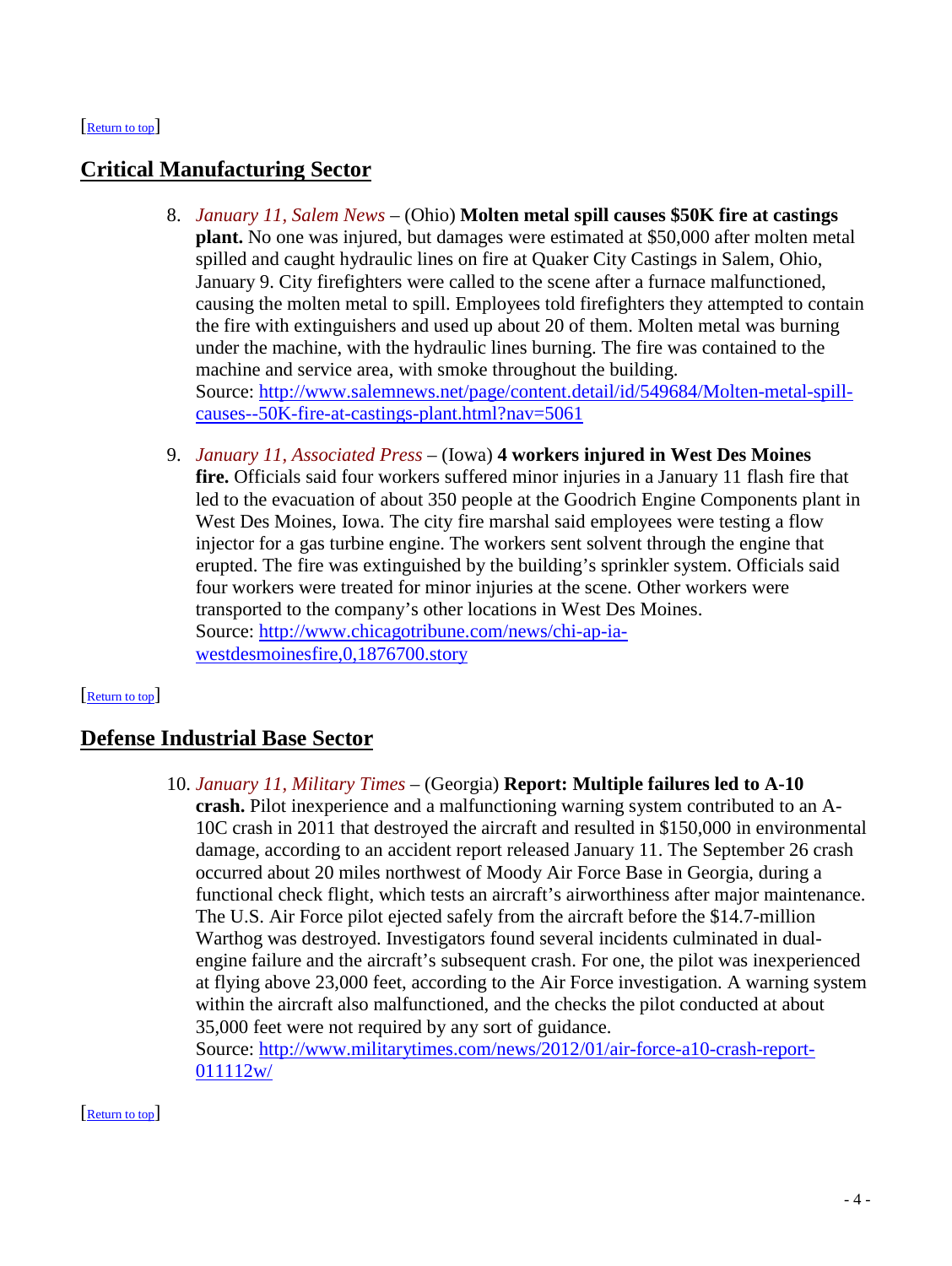# **Banking and Finance Sector**

11. *January 12, Wausau Daily Herald* – (Wisconsin) **Manson Insurance officials ordered to pay \$5.2M to fraud victims.** Two former Manson Insurance officials must pay a total of \$5.2 million restitution they scammed from customers, according to a ruling issued the week of January 9 in a Wisconsin federal court. The list of about 700 Manson victims in line to collect restitution is a who's who of Wausau-area businesses and organizations, including the Wausau Area Hmong Mutual Association, Award Hardwood Floors, the Grand Theater Foundation, and Kolbe & Kolbe Millwork Co., according to federal court documents filed January 9. Manson's former chief executive officer (CEO) was sentenced in October to 5 years in prison, and the company's former treasurer was sentenced in December to 6 months in prison. The CEO was accused of forging customer signatures on loans to finance phony insurance premiums, embezzling credits from insurance companies, and fraudulently billing customers. The schemes cost more than 700 customers \$9.7 million, according to court documents. An assistant U.S. attorney said January 11 the \$5.2 million restitution was determined after some customers were repaid or the losses were forgiven. A third suspect, Manson's former president, remains under investigation but has not been charged for his role in the schemes, the attorney said.

Source:

[http://www.wausaudailyherald.com/article/20120112/WDH0101/201120474/Manson-](http://www.wausaudailyherald.com/article/20120112/WDH0101/201120474/Manson-Insurance-officials-ordered-pay-5-2M-fraud-victims?odyssey=tab|topnews|text|FRONTPAGE)[Insurance-officials-ordered-pay-5-2M-fraud](http://www.wausaudailyherald.com/article/20120112/WDH0101/201120474/Manson-Insurance-officials-ordered-pay-5-2M-fraud-victims?odyssey=tab|topnews|text|FRONTPAGE)[victims?odyssey=tab|topnews|text|FRONTPAGE](http://www.wausaudailyherald.com/article/20120112/WDH0101/201120474/Manson-Insurance-officials-ordered-pay-5-2M-fraud-victims?odyssey=tab|topnews|text|FRONTPAGE)

- <span id="page-4-1"></span>12. *January 12, Orlando Sentinel* – (Florida) **Major ID theft ring dismantled after thousands of credit cards, licenses seized from Apopka home.** A major identity theft ring in central Florida was busted by Apopka police after a 2-week investigation that started with a burglar alarm, officials said January 11. The Apopka police chief and the assistant commissioner of the Florida Department of Law Enforcement (FDLE), revealed details of the cyber-crime case in a neighborhood of large homes. About 1,000 stolen Florida driver licenses and 1,000 stolen credit cards were seized from a rented home filled with property bought online with stolen identities. That property included an 8-inch stack of gift cards, and 200 pairs of high-end shoes that were still in boxes. An Apopka SWAT team arrested the suspects January 10 when serving a search warrant at the house. Three handguns were found in the house, along with at least six laptops used to order items with the stolen credit cards. The investigation has been turned over to FDLE's Cyber Crimes Investigation Unit, which will examine all of the records and other communications in the seized laptops. The case started 2 weeks ago when police answered a burglar alarm at the house. Neighbors complained about frequent visitors, parties, and loud cars speeding on the street. Source: [http://www.palmbeachpost.com/news/major-id-theft-ring-dismantled-after](http://www.palmbeachpost.com/news/major-id-theft-ring-dismantled-after-thousands-of-2097540.html)[thousands-of-2097540.html](http://www.palmbeachpost.com/news/major-id-theft-ring-dismantled-after-thousands-of-2097540.html)
- <span id="page-4-0"></span>13. *January 12, Fox News Latino; Associated Press* – (National) **ICE takes down mega fake I.D. ring in Puerto Rico.** Fifty people were accused of conspiring to sell the identities of hundreds of Puerto Ricans to undocumented immigrants on the U.S. mainland in the largest single fraud case ever for U.S. Immigration and Customs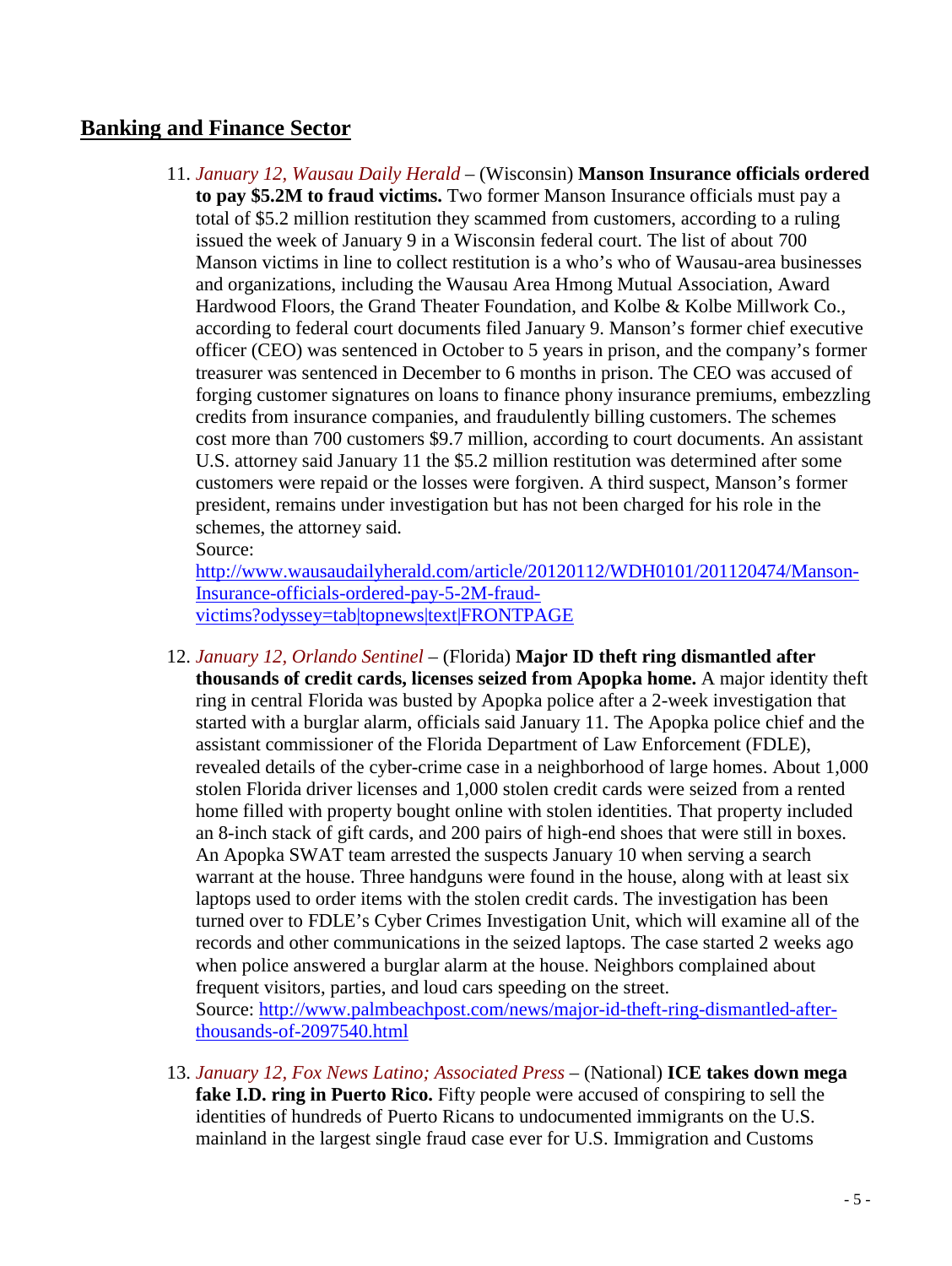Enforcement (ICE), authorities said January 11. Hundreds of birth certificates, Social Security numbers, and driver's licenses were sold for up to \$2,500 a set as part of a black market ring based in Puerto Rico that operated from since at least April 2009, the ICE director said. "The vast majority were legitimate documents obtained by fraudulent or false means," he said. The alleged ring consisted of suppliers, runners, and brokers, who made coded phone calls asking for "skirts" for female customers and "pants" for male customers in specific "sizes," which referred to ages and identities sought, the ICE noted. The documents would be sent through priority or express mail from Puerto Rico to brokers that operated in at least 15 states including Ohio, Texas, Florida, and North Carolina, officials said. The U.S. Assistant Attorney General said suppliers even allegedly offered to exchange documents if customers were not satisfied, adding he did not know how much money was made overall. About 80 percent of the documents involved were sold by Puerto Ricans whose names were on them, officials said. Those documents often were then used to apply for a driver's license or a U.S. passport or to commit financial fraud. The ICE director said another 20 arrest warrants were issued January 11 in separate but similar cases, with 61 of 70 suspects either arrested or whose surrender was arranged. The investigation began with a tip from police in Illinois, which led to a nearly 2-year undercover operation called "Island Express." The 50 suspects were indicted by a federal grand jury December 29 on one charge each of conspiracy to commit identification fraud.

Source: [http://latino.foxnews.com/latino/news/2012/01/12/ice-take-down-largest-black](http://latino.foxnews.com/latino/news/2012/01/12/ice-take-down-largest-black-market-id-ring-in-puerto-rico/)[market-id-ring-in-puerto-rico/](http://latino.foxnews.com/latino/news/2012/01/12/ice-take-down-largest-black-market-id-ring-in-puerto-rico/)

14. *January 11, WAFB 9 Baton Rouge* – (Louisiana) **Man creates fake checks totaling over \$18M, sent to prison.** A Baton Rouge, Louisiana, man was found guilty of multiple bank fraud charges following a jury trial and was sentenced to 90 months imprisonment and forfeiture of various assets, WAFB 9 Baton Rouge reported January 11. The suspect was arrested on federal charges in March 2010 by Special Agents with the U.S. Treasury Department and FBI. The defendant manufactured fraudulent checks and money orders totaling over \$18 million for the purpose of selling them to others and for his personal use, including obtaining numerous vehicles. He earned over \$400,000 from his illegal venture, while defrauding the Internal Revenue Service of hundreds of thousands of dollars in unpaid taxes and penalties. Source: [http://www.wafb.com/story/16499670/man-creates-fake-checks-totalling-over-](http://www.wafb.com/story/16499670/man-creates-fake-checks-totalling-over-18m-sent-to-prison)[18m-sent-to-prison](http://www.wafb.com/story/16499670/man-creates-fake-checks-totalling-over-18m-sent-to-prison)

### <span id="page-5-0"></span>[Return to top]

# **Transportation Sector**

15. *January 12, Associated Press* – (Illinois) **Southwest says it's helping investigate close call.** Southwest Airlines said it is cooperating with federal officials investigating a close call on a runway in Chicago last month. A Southwest plane that had just landed at Midway Airport was preparing to cross a runway when the co-pilot yelled at the pilot to stop to avoid a smaller jet that was taking off. Federal officials said air traffic controllers did not cancel the smaller jet's takeoff clearance or tell the Southwest plane to stop. The planes came within less than 300 feet of each other during the December 1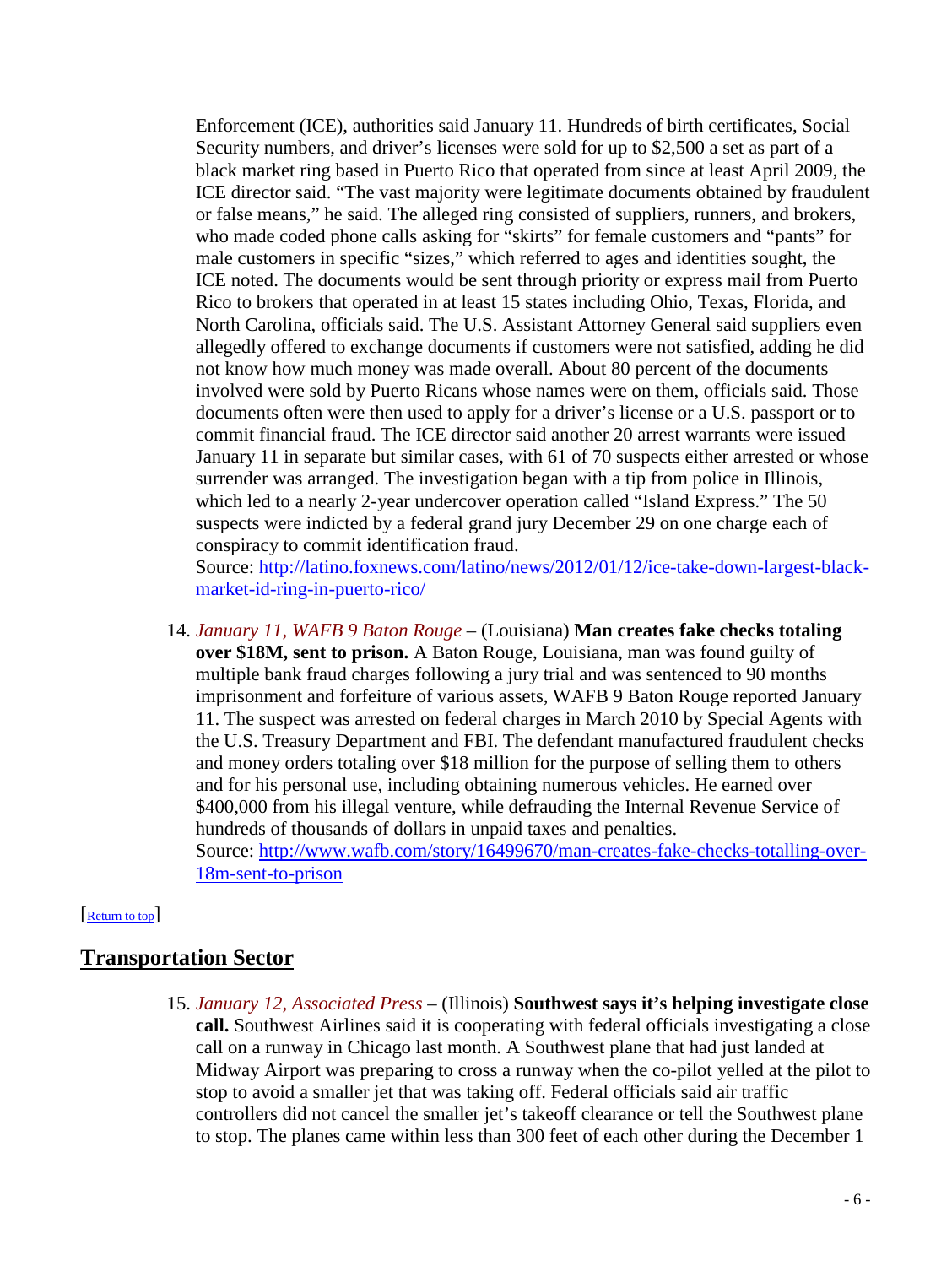incident. The Federal Aviation Administration (FAA) declined to say whether it took action against any air traffic controllers. The FAA judged the incident to be less serious than a near-collision, instead categorizing it as one in which there was ample distance between planes to avoid a crash. A Southwest spokesman said January 11 the airline was cooperating with the National Transportation Safety Board (NTSB) investigation. The NTSB said in a preliminary report that air traffic controllers cleared a Learjet for takeoff on Midway's runway 31R and told the Southwest pilot to cross the same runway before contacting ground control. The Southwest co-pilot saw the Learjet taking off and yelled to the captain to stop, according to the NTSB. The pilot stopped the plane before it reached the runway's edge.

Source: [http://www.msnbc.msn.com/id/45962847/ns/travel-news/#.Tw738YES\\_Cl](http://www.msnbc.msn.com/id/45962847/ns/travel-news/#.Tw738YES_Cl)

<span id="page-6-0"></span>For more stories, see items **[6](#page-2-2)**, **[28](#page-10-0)**, and **[33](#page-11-1)**

### Return to top

# **Postal and Shipping Sector**

16. *January 4, Kearney Courier* – (Missouri) **Sheriff: Letter carrier stole mail, burglarized homes.** A Kearney, Missouri mail carrier allegedly orchestrated 11 home burglaries and stole mail along her rural route, according to the Clay County Sheriff's Office. Three people, including the mail carrier, all of Excelsior Springs, were charged with the October burglary of the home of a 92-year-old decorated World War II veteran. His home, as well as the other burglarized homes, is near Watkins Mill State Park. The three individuals pleaded not guilty to the charges December 28. The sheriff's department believes the trio was responsible for another 10 burglaries in the area in a 2-month span, the sheriff said. The U.S. Postal Service's (USPS) Office of Inspector General is investigating the mail carrier for theft as well. A USPS spokesman said the mail carrier was placed on unpaid administrative leave. He said sheriff's deputies were able to recover a significant amount of the stolen property. Source:<http://www.kccommunitynews.com/kearney-courier/30132030/detail.html>

### <span id="page-6-1"></span>[Return to top]

# **Agriculture and Food Sector**

- 17. *January 12, KPRC 2 Houston* (Texas) **Chemical leak shuts down Dr. Pepper plant.** Workers at a Dr. Pepper Bottling Plant in southwest Houston were evacuated after a chemical leak January 11, according to Houston firefighters. The hazmat team responded to a call for help at the plant. Crews found a piece of machinery that was leaking ammonia. The leak was capped and fixed. Large fans had to be used to clear the air in the bottling area. After 3 hours, workers were able to return to their stations. Source: [http://www.click2houston.com/news/Chemical-leak-shuts-down-Dr-Pepper](http://www.click2houston.com/news/Chemical-leak-shuts-down-Dr-Pepper-plant/-/1735978/7870410/-/vi33dd/-/)[plant/-/1735978/7870410/-/vi33dd/-/](http://www.click2houston.com/news/Chemical-leak-shuts-down-Dr-Pepper-plant/-/1735978/7870410/-/vi33dd/-/)
- 18. *January 12, Food Safety News* (Minnesota) **29 high schoolers infected with rare E. coli strain from deer.** A high school environmental science experience went awry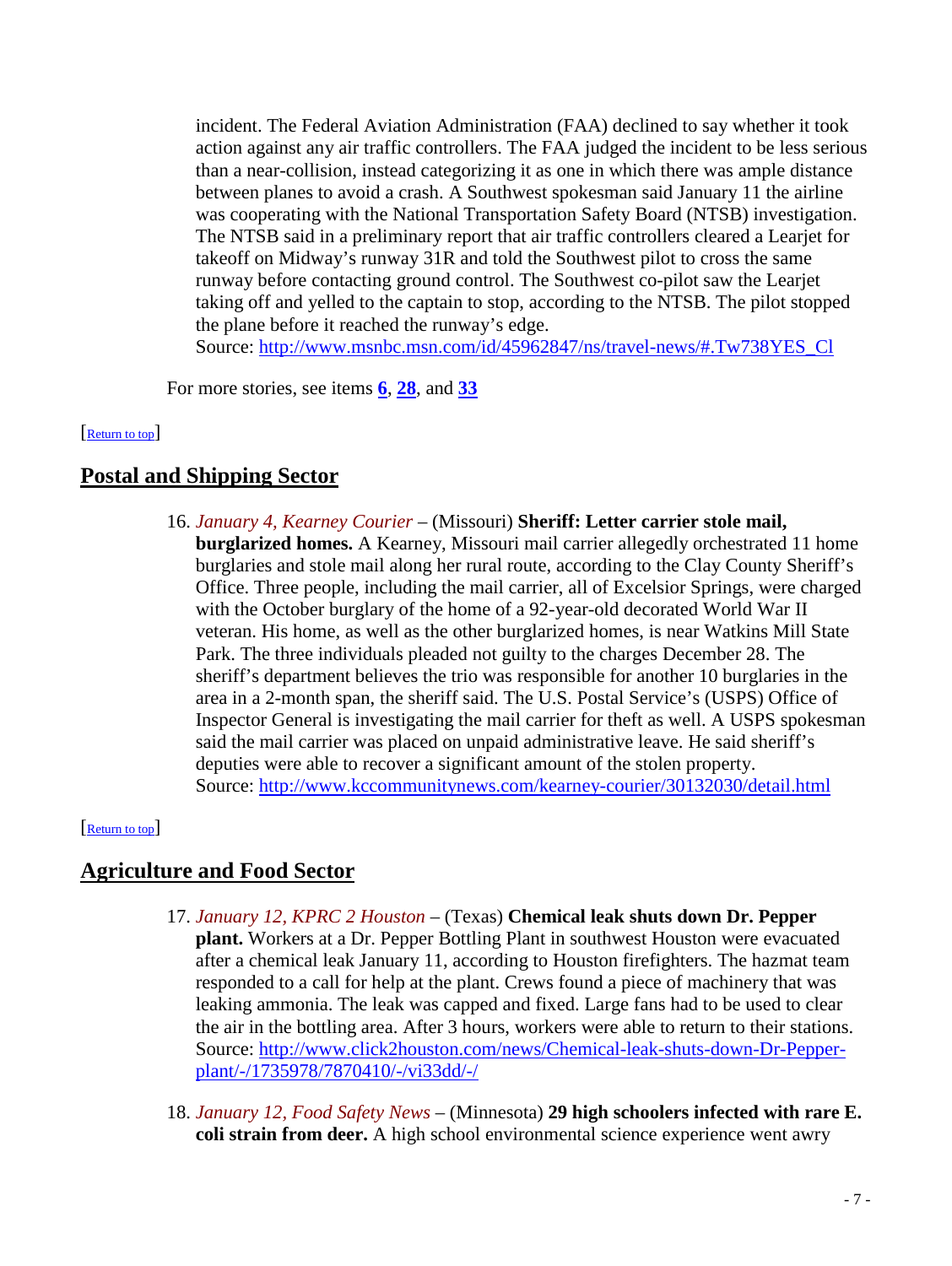when 29 students became infected with a lesser-known strain of pathogenic E. coli from the white-tailed deer they hunted, butchered, and barbecued for a class project, Food Safety News reported January 12. The incident, which happened more than a year ago, came to the media's attention for the first time January 11, when the Centers for Disease Control and Prevention (CDC) published a study on the outbreak written by researchers at the Minnesota Department of Health (MDH). In November, 2010, two students from the environmental science class were admitted to a hospital with diarrhea. They shared the same doctor, who suspected their symptoms might indicate E. coli O157:H7 infections. When both students tested negative for O157, the doctor called the MDH, whose epidemiologist, discovered they were infected with E. coli O103:H2, another Shiga toxin-producing strain and one of the "Big Six" non-O157 strains soon to be regulated by the U.S. Department of Agriculture in ground beef. It did not take long for the health department to trace back the infections to school barbeques where more than 200 students learned to field dress deer and help a professional butcher chop chunks of venison into kabob pieces. Students were also largely responsible for cooking their own meat, which was cut from one of seven deer, at least one of which carried E. coli O103, as well as O145:NM, a nonvirulent strain. Through interviews, the health department found 27 other students had diarrhea in the days following the barbeque.

Source: [http://www.foodsafetynews.com/2012/01/29-high-schoolers-infected-with](http://www.foodsafetynews.com/2012/01/29-high-schoolers-infected-with-rare-e-coli-strain-from-deer/)[rare-e-coli-strain-from-deer/](http://www.foodsafetynews.com/2012/01/29-high-schoolers-infected-with-rare-e-coli-strain-from-deer/)

- 19. *January 12, Food Safety News* (National) **CDC: Salmonella chicken liver outbreak has ended.** In what was the country's largest foodborne illness outbreak of 2011, in terms of number of illnesses, chicken livers contaminated with Salmonella Heidelberg sickened 190 people in 6 states. The Centers for Disease Control and Prevention (CDC) said the outbreak is over, Food Safety News reported January 12. In its final investigation update, the CDC said 109 of the outbreak cases were reported by New York. New Jersey reported 62 cases, Pennsylvania 10, Maryland 6, Ohio 2, and Minnesota 1. The final outbreak tally included 11 more cases than had been reported in the CDC's last update November 21. Investigators determined the illnesses were linked to kosher chicken livers sold under the MealMart brand by Schreiber Processing (doing business as Alle Processing) of Maspeth, New York. The product label stated "broiled" chicken livers, which may have led consumers, grocers, and restaurant cooks to believe the only partially cooked livers were fully cooked and therefore safe to eat. Source: [http://www.foodsafetynews.com/2012/01/cdc-salmonella-chicken-liver](http://www.foodsafetynews.com/2012/01/cdc-salmonella-chicken-liver-outbreak-has-ended/)[outbreak-has-ended/](http://www.foodsafetynews.com/2012/01/cdc-salmonella-chicken-liver-outbreak-has-ended/)
- 20. *January 12, Food Safety News* (National) **Allergen alert: Mislabeled crab soup.** Blount Fine Foods of Fall River, Massachusetts, is recalling certain crab soup, distributed to some Whole Foods retail stores on the East Coast, because a labeling mistake omits the milk, wheat, and crab ingredients, Food Safety News reported January 12. The back label on some of the company's Rip Roarin' Crab Soup incorrectly identifies the product as Manhattan Clam Chowder, so the ingredient statement does not list the allergens.

Source:<http://www.foodsafetynews.com/2012/01/allergen-alert-mislabeled-crab-soup/>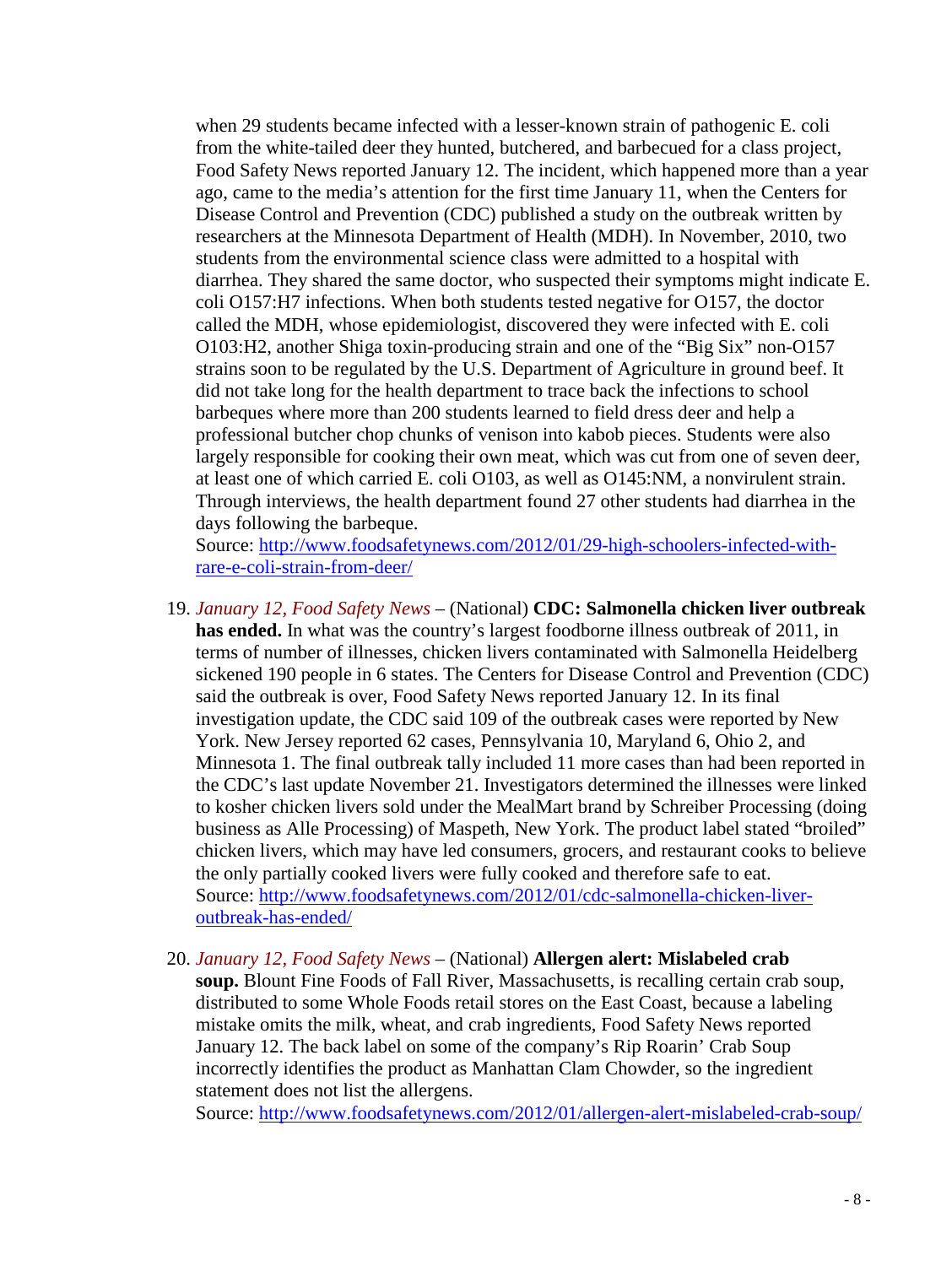- 21. *January 12, Food Safety News* (National) **Allergen alert: Chocolate chip cookies with milk, eggs.** D. F. Stauffer Biscuit Co. is recalling one specific lot of Safeway Snack Artist Sugar Free Bite-Sized Chocolate Chip Cookies because the cookies contain undeclared milk and eggs, Food Safety News reported January 12. The company said the cookie containers were affixed with an incorrect back label that did not list milk and eggs as ingredients. The recall is for Safeway Snack Artist Sugar Free Bite-Sized Chocolate Chip Cookies packaged in 10-ounce clear plastic tubs. This recalled lot was sold in Safeway, Carrs, Dominick's, Genuardi's, Pak 'N Save, Pavilions, Randalls, Tom Thumb, and Vans stores nationwide. Source: [http://www.foodsafetynews.com/2012/01/allergen-alert-chocolate-chip](http://www.foodsafetynews.com/2012/01/allergen-alert-chocolate-chip-cookies-with-milk-eggs/)[cookies-with-milk-eggs/](http://www.foodsafetynews.com/2012/01/allergen-alert-chocolate-chip-cookies-with-milk-eggs/)
- 22. *January 12, Food Safety News* (New York; New Jersey) **Imported sliced herring recalled due to Listeria.** Zip International Group of Edison, New Jersey, is recalling sliced herring imported from Ukraine because of Listeria contamination, Food Safety News reported January 12. Routine sampling by New York State Department of Agriculture & Markets food inspectors and subsequent testing found the sliced herring, known as Forelka, to be positive for Listeria monocytogenes. The Forelka comes in 330-gram and 600-gram plastic containers. The imported herring fillet was sold in the New York metropolitan area.

Source: [http://www.foodsafetynews.com/2012/01/imported-sliced-herring-recalled](http://www.foodsafetynews.com/2012/01/imported-sliced-herring-recalled-due-to-listeria/)[due-to-listeria/](http://www.foodsafetynews.com/2012/01/imported-sliced-herring-recalled-due-to-listeria/)

23. *January 11, Examiner.com* – (Georgia) **Early morning blaze guts Gwinnett County Taco Bell.** Fire gutted the inside of a Taco Bell January 11 in Grayson, Georgia. It is unclear how long the fire was burning at the business, which was closed, before a passing motorist saw the flames and called 911. About 6 minutes later, firefighters arrived to find heavy smoke conditions showing from the fast food restaurant's roof and sides, a Gwinnett County fire spokesman said. The fire caused extensive damage to the inside of the business, but very little damage to the outside. Source: [http://www.examiner.com/public-safety-in-atlanta/early-morning-blaze-guts](http://www.examiner.com/public-safety-in-atlanta/early-morning-blaze-guts-gwinnett-county-taco-bell)[gwinnett-county-taco-bell](http://www.examiner.com/public-safety-in-atlanta/early-morning-blaze-guts-gwinnett-county-taco-bell)

<span id="page-8-0"></span>[Return to top]

# **Water Sector**

24. *January 12, Bradenton Times* – (Florida) **City of Bradenton fined by DEP for summer sewage spill.** The Bradenton, Florida public works department was charged \$25,000 by the Florida Department of Environmental Services (DEP) for a sewage spill June 14 that resulted in 3.5 million gallons of raw sewage leaking into the Manatee River. The DEP cited the city for six counts of non-compliance with state regulations for the Bradenton Wastewater Treatment Facility, however, they are allowing the city to offset this amount by implementing an in-kind project. The public works director said instead of paying the fine, his department will purchase and install Chemscan equipment that will continuously monitor the water that comes out of the treatment facility.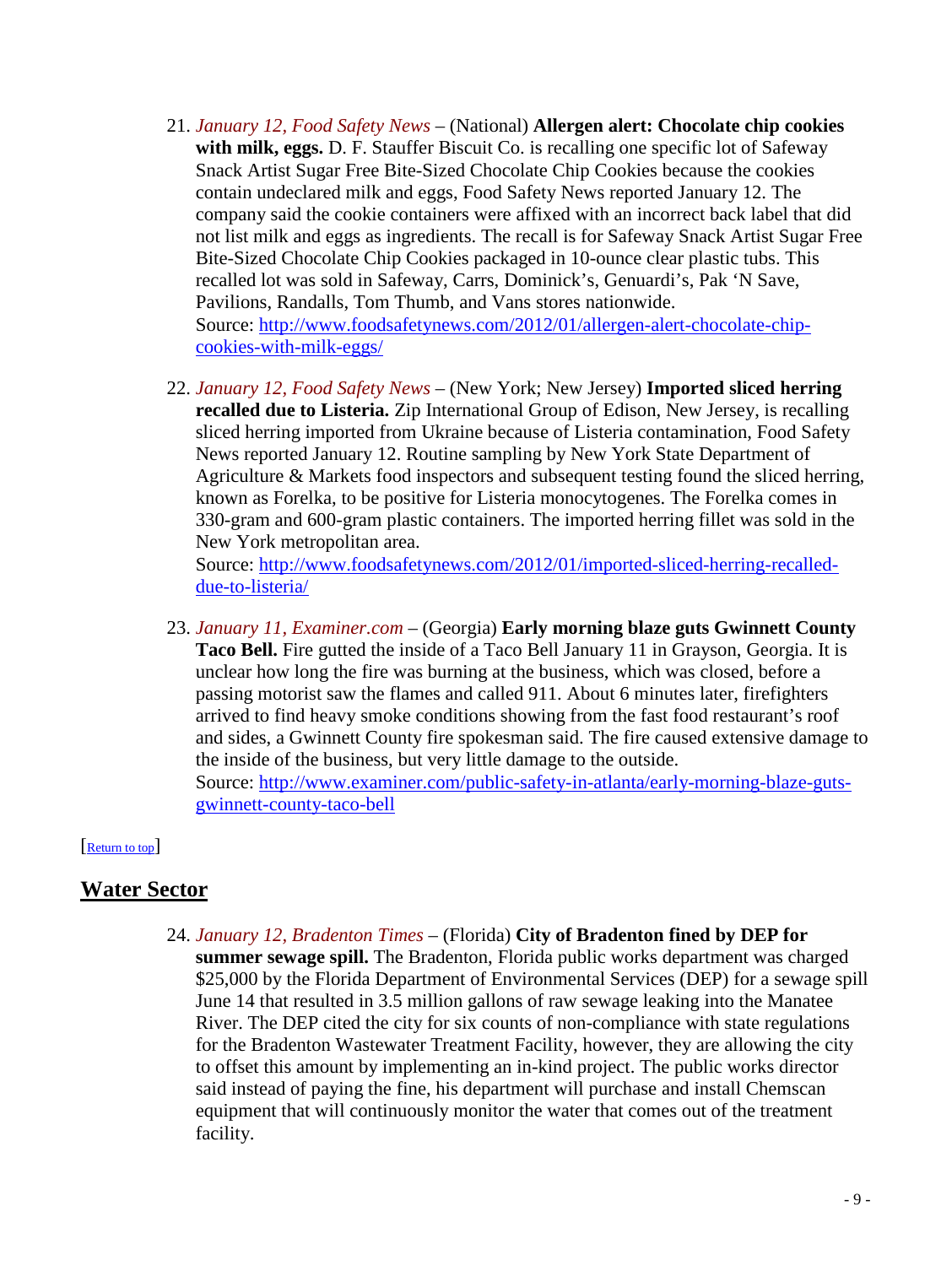Source:

[http://www.thebradentontimes.com/news/2012/01/12/environment/city\\_of\\_bradenton\\_f](http://www.thebradentontimes.com/news/2012/01/12/environment/city_of_bradenton_fined_by_dep_for_summer_sewage_spill/) ined by dep for summer sewage spill/

25. *January 11, Alamogordo Daily News* – (New Mexico) **Timberon warned to boil water.** The New Mexico Environment Department's Drinking Water Bureau issued a "precautionary boil water advisory" for the Timberon Water and Sanitation District (TWSD) January 10. The precautionary advisory was issued after a series of events led to a water outage for about half of the water system, in addition to insufficient pressure in the remaining areas of the drinking water system. The TWSD's acting general manager said the main transfer pump had to be replaced. No contamination was detected in the drinking water system. Officials said the system will be running at full capacity in a few days.

Source: [http://www.alamogordonews.com/ci\\_19725013](http://www.alamogordonews.com/ci_19725013)

26. *January 11, KTXS 12 Sweetwater* – (Texas) **Sewage spill at Ranger Wastewater Treatment Plant.** Workers in Ranger, Texas, are cleaning up a sewage spill caused by heavy rain January 9. The wastewater treatment plant was not able to handle all of the rain, resulting in a discharge of 100,000 to 150,000 gallons. The spill began sometime after midnight January 9. The public works director said some of the spill went into creeks east of the plant. Crews and trucks are working to suck up the sludge. The director said the Texas Commission on Environmental Quality is monitoring the situation.

<span id="page-9-2"></span>Source: [http://www.ktxs.com/big\\_country\\_news/30191888/detail.html](http://www.ktxs.com/big_country_news/30191888/detail.html)

### [Return to top]

# <span id="page-9-0"></span>**Public Health and Healthcare Sector**

27. *January 11, U.S. News and World Report* – (National) **12 infected with new swine flu strain.** At least 12 people are believed to have been infected with a new strain of swine flu that is not covered by this season's vaccine, U.S. News and World Report reported January 11. The new swine flu strain, H3N2v, has shown at least some potential for human-to-human transmission in those 12 individuals, which makes it especially dangerous. The 12 people with the new swine flu strain live in Indiana, Iowa, Maine, Pennsylvania, and West Virginia. Officials for the Centers for Disease Control said the sample size of H3N2 infections is too small to know whether it will pose a threat to the population at large. H3N2v or another new flu strain could disrupt what CDC officials expected to be a relatively quiet flu season. While it is too early to tell if the new H3N2 strain (or another unexpected strain) will develop into a larger threat, the CDC admits the current vaccine will do little to help stop the virus. Source: [http://www.usnews.com/news/articles/2012/01/11/12-infected-with-new](http://www.usnews.com/news/articles/2012/01/11/12-infected-with-new-swine-flu-strain)[swine-flu-strain](http://www.usnews.com/news/articles/2012/01/11/12-infected-with-new-swine-flu-strain)

<span id="page-9-1"></span>[Return to top]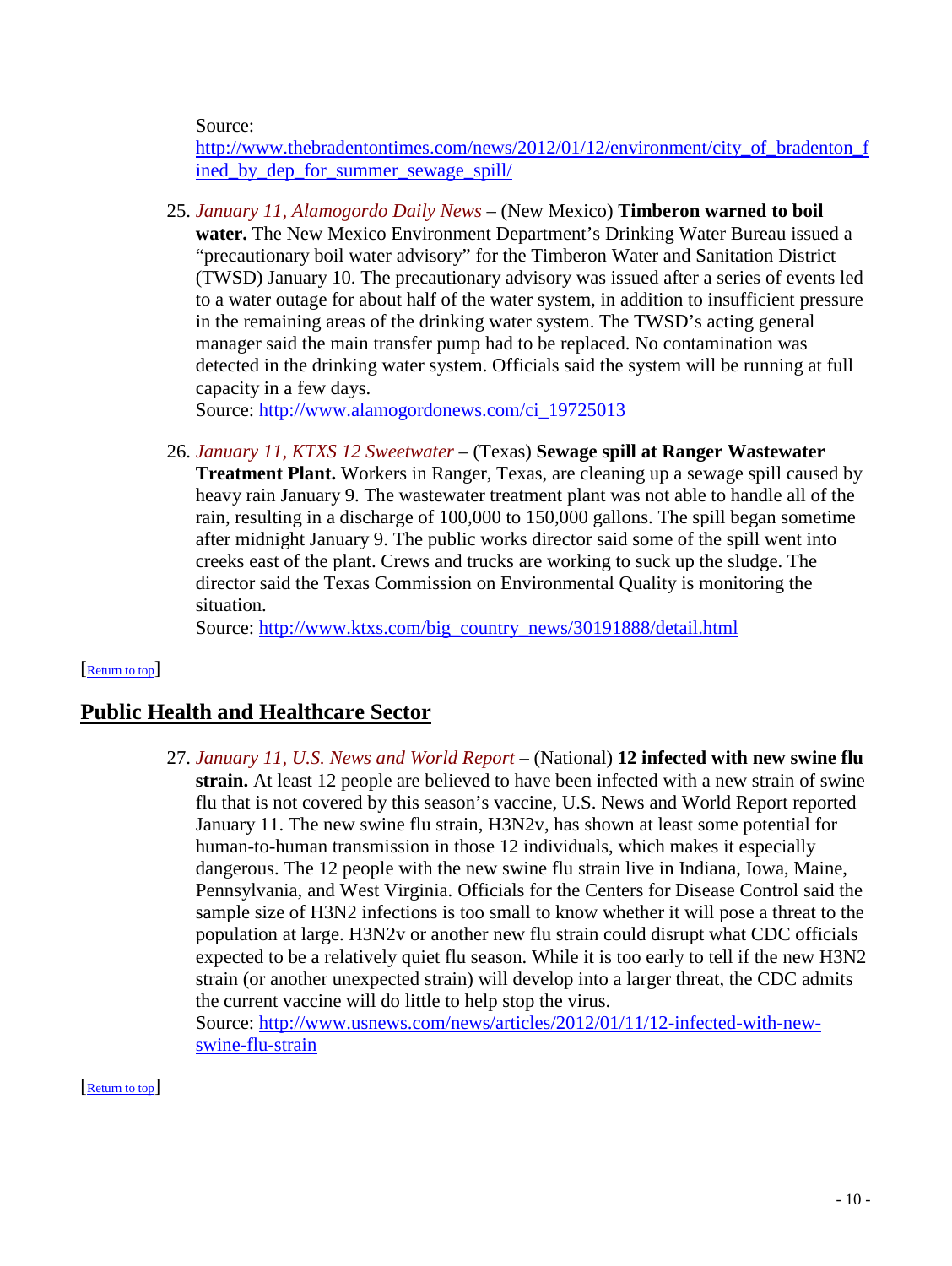# <span id="page-10-0"></span>**Government Facilities Sector**

28. *January 12, Independent Florida Alligator* – (Florida) **Student seriously injured after explosion in chemistry lab.** A chemical reactant explosion at Sisler Hall at the University of Florida in Gainesville, Florida, seriously injured a student and shut down traffic January 11, and authorities said the building would be closed January 12. The Gainesville Fire Rescue (GFR) Department chief said a student was working alone in a lab on the second floor "under a protective hood" when the explosion occurred. Paramedics transported the student to the hospital in serious condition to be treated for burns. After the explosion, a GFR hazardous materials unit set up a makeshift bathing station where the team hosed people down outside the building. Police blocked off the surrounding traffic area, which created a backlog of about seven city buses. According to GFR, one of the known agents involved in the research is sodium azide, a chemical found in some rocket propellants and car airbags. The Centers for Disease Control and Prevention identifies sodium azide as a potentially deadly chemical that, when involved in an explosion, can cause burns and expose people to toxic gas. Officials remained at the scene for more than 4 hours.

Source: [http://www.alligator.org/news/local/article\\_570d47f8-3caf-11e1-923f-](http://www.alligator.org/news/local/article_570d47f8-3caf-11e1-923f-0019bb2963f4.html)[0019bb2963f4.html](http://www.alligator.org/news/local/article_570d47f8-3caf-11e1-923f-0019bb2963f4.html)

29. *January 11, WISH 8 Indianapolis* – (Indiana) **Greenwood Middle students sent home following bomb threat.** Students at Greenwood Middle School in Greenwood, Indiana were evacuated and bussed home following a bomb threat January 11. Police said the threat was made to the 911 center. The caller told dispatchers there was a bomb in the school. The school also received two phone calls saying there was an explosive in the school. The students were evacuated to Greenwood High School by school bus due to the rainy conditions outside, police said.

Source: [http://www.wishtv.com/dpp/news/local/south\\_central/greenwood-middle](http://www.wishtv.com/dpp/news/local/south_central/greenwood-middle-school-evacuated)[school-evacuated](http://www.wishtv.com/dpp/news/local/south_central/greenwood-middle-school-evacuated)

30. *January 11, Associated Press* – (Connecticut; Maine) **EPA: Military tenants weren't told of lead risks.** Housing providers at U.S. Navy bases in Connecticut and Maine failed to notify military families about potential hazards from lead-based paint, the U.S. Environmental Protection Agency (EPA) said January 10. Northeast Housing LLC and Balfour Beatty Military Housing Management LLC face a possible fine of \$153,070 for allegedly violating disclosure laws at Naval Submarine Base New London in Groton, Connecticitut, and at Portsmouth Naval Shipyard in Kittery, Maine, the EPA said. Housing at both bases is owned by Northeast, a joint venture between the Navy and Balfour Beatty Communities LLC. Three renters in Groton and 10 in Portsmouth were not provided with available records and reports regarding lead paint, according to the EPA. Seven of the renters had families with children younger than 6. Balfour Beatty, which manages more than 2,100 units of military housing at the two bases, said the EPA complaint relates to 13 leases executed from 2008 to 2010. It said those residents were told of the presence of lead-based paint in their homes, but they were not given a full list of reports.

Source: [http://www.pressherald.com/news/epa-military-tenants-werent-told-of-lead](http://www.pressherald.com/news/epa-military-tenants-werent-told-of-lead-risks_2012-01-11.html)[risks\\_2012-01-11.html](http://www.pressherald.com/news/epa-military-tenants-werent-told-of-lead-risks_2012-01-11.html)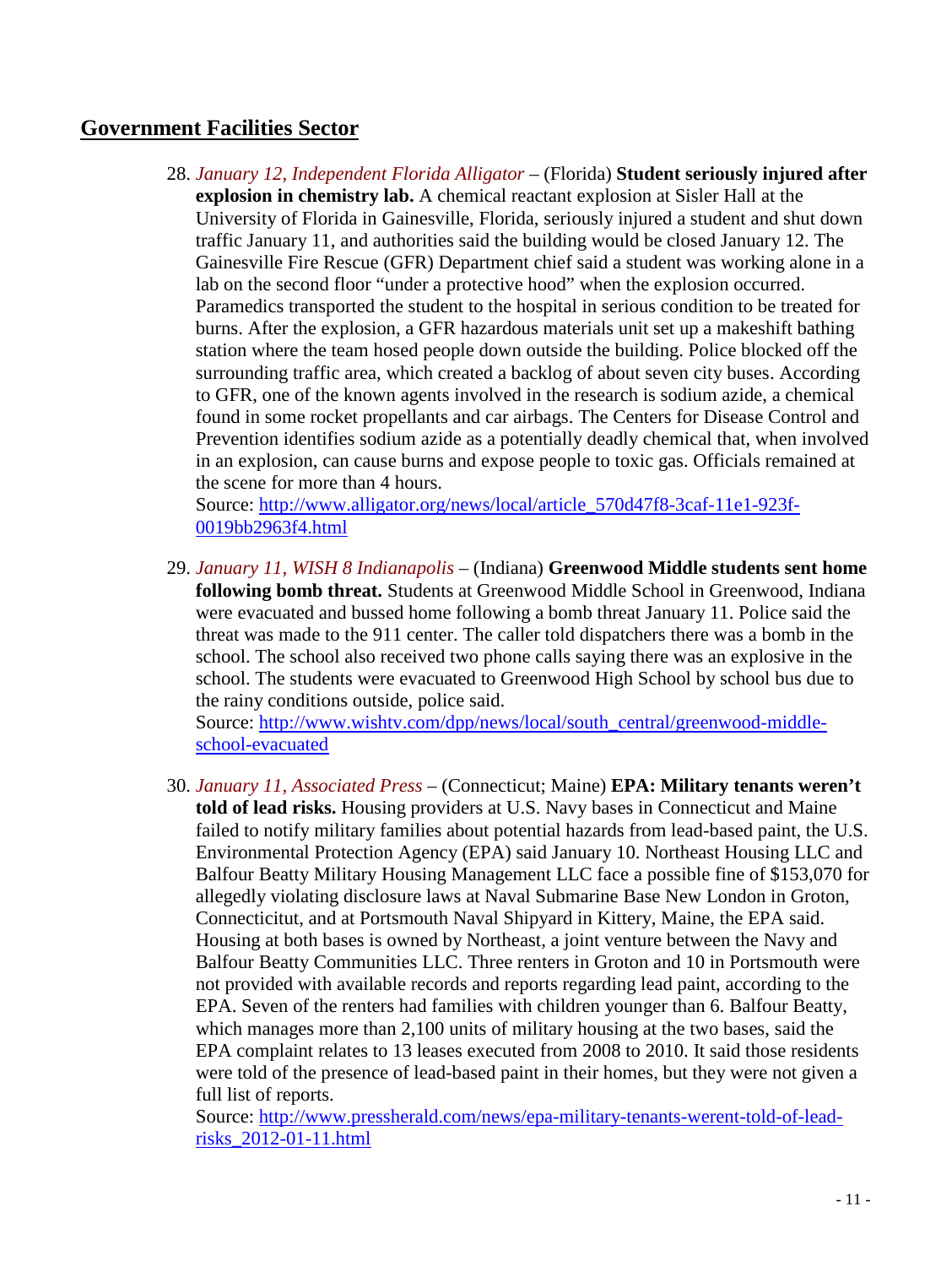- 31. *January 11, Edmond Sun* (Oklahoma) **UCO evacuates buildings due to suspicious substance.** Several buildings on the University of Central Oklahoma (UCO) campus in Edmond, Oklahoma, were evacuated January 11 following the discovery of a potentially explosive substance. As personnel from UCO, the Edmond Police Department, and the Edmond Fire Department worked, a UCO spokesman said a visiting scholar discovered picric acid in a Howell Hall chemistry lab that he thought was potentially dangerous. Picric acid is an odorless, crystalline solid that has been used as a military explosive, as a yellow dye, and as antiseptic. It is primarily used in laboratories as a chemical reagent. Potentially old picric acid is very volatile. Source: [http://www.edmondsun.com/local/x2146229878/UCO-evacuates-buildings](http://www.edmondsun.com/local/x2146229878/UCO-evacuates-buildings-due-to-suspicious-substance)[due-to-suspicious-substance](http://www.edmondsun.com/local/x2146229878/UCO-evacuates-buildings-due-to-suspicious-substance)
- 32. *January 10, Reuters* (Washington) **Army lifts lockdown at Washington state base over missing gear.** U.S. Army officials January 10 lifted lockdown restrictions on 100 soldiers at Washington state's Joint Base Lewis-McChord while continuing a probe of \$600,000 in missing optics equipment. A Joint Base Lewis-McChord spokesman said the soldiers, members of the 4th Stryker Brigade, 2nd Infantry Division's Charlie Company at the base, were allowed to return to their homes. Army officials "felt they had enough information to be able to continue the investigation," the spokesman said. The Army's Criminal Investigation Command is investigating the theft of the sensitive weapons accessories, which include hundreds of night-vision goggles, weapons sights, and other optics gear. The theft did not include military-grade weapons and does not pose a public threat, Army officials said. The Army has offered a \$10,000 reward for information regarding the missing equipment. Source: [http://www.reuters.com/article/2012/01/11/us-army-equipment](http://www.reuters.com/article/2012/01/11/us-army-equipment-idUSTRE80A0A620120111)[idUSTRE80A0A620120111](http://www.reuters.com/article/2012/01/11/us-army-equipment-idUSTRE80A0A620120111)

<span id="page-11-0"></span>For more stories, see items **[12](#page-4-1)**, **[13](#page-4-0)**, **[41](#page-14-1)**, and **[45](#page-16-0)**

### [Return to top]

# <span id="page-11-1"></span>**Emergency Services Sector**

33. *January 12, Missoula Missoulian* – (Montana; Wyoming) **Wireless outage left some bus crash responders in the dark.** Even as a Rimrock Stages bus went careening out of control on icy Interstate 90 near Missoula, Missouri, January 8, Verizon Wireless engineers were scrambling to restore statewide service. A switch in Helena that manages all voice and data traffic on the system failed around 1 a.m. as engineers performed routine software upgrades. Customers in Montana and parts of northern Wyoming were without service until 7:30 a.m., according to a Verizon spokesman. The bus wreck west of Clinton that killed two and sent dozens to Missoula hospitals occurred at 7:15 a.m. Fortunately, a potential ambulance crisis was averted. Missoula Emergency Services Inc. (MESI) has 50 employees and enough received the all-page voice recording on home phones to cover the emergency. The Verizon outage "did definitely have some impact," the director of Missoula County Emergency Services said. "They have good radio communication and paging equipment that is owned by the county, and that was completely successful." The second tier of notifications ran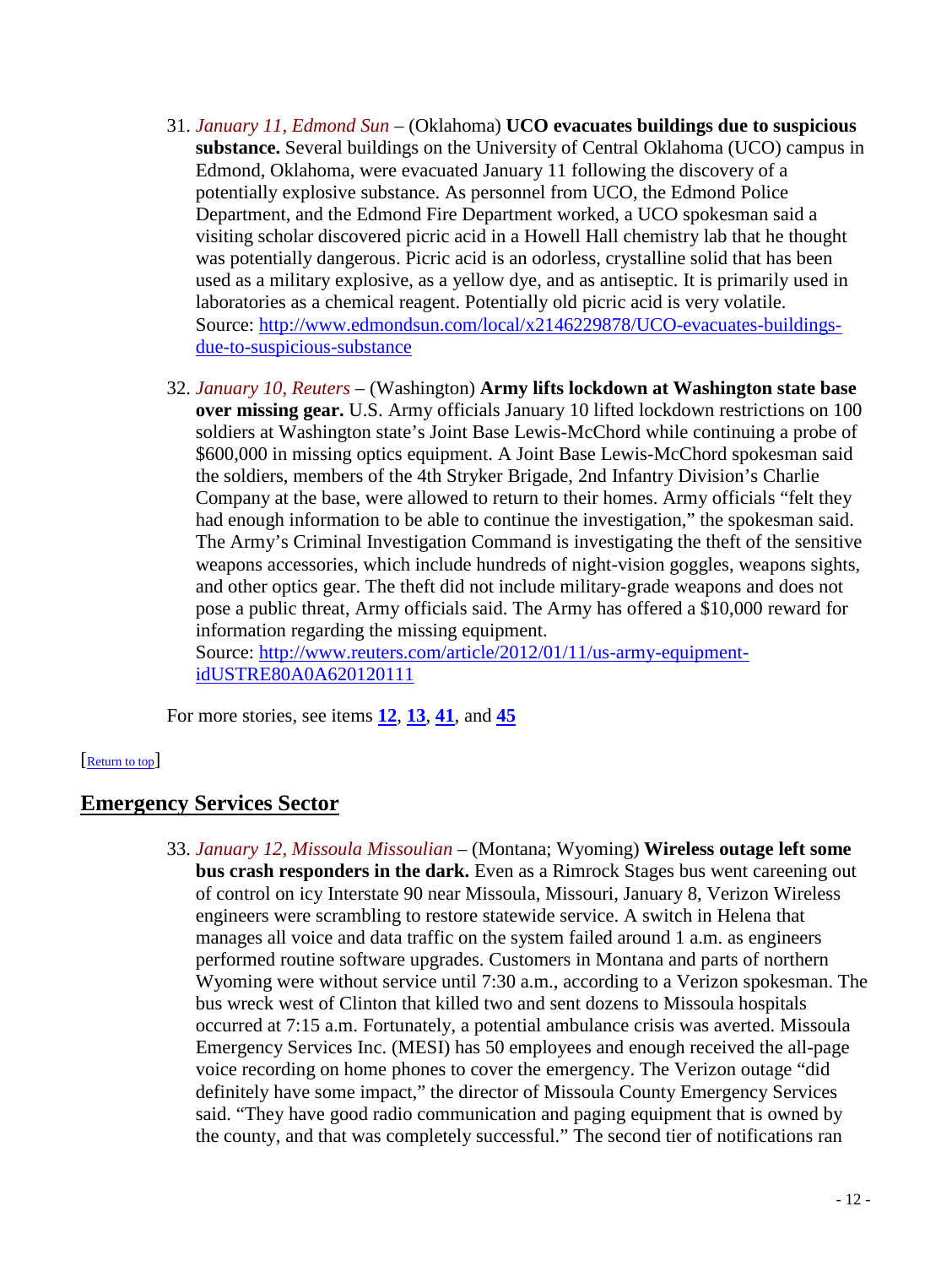into more snafus. The outage was "definitely an inconvenience" for Montana Department of Transportation (MDT) road crews when the storm hit, a department spokeswoman said. A lot of crews were notified in the hours before the wreck, but those who relied on Verizon didn't get the word immediately. The MDT is reviewing the incident "to look at changes we may make if the situation were to occur again," she said. A hospital vice president at Community Medical Center said she is a Verizon customer and didn't get a text notification of the wreck until about 8:45 a.m. But that had no impact on the emergency room's readiness when more than 20 injury victims began arriving by ambulance. The same was true at St. Patrick Hospital, a public information coordinator said. According to one survivor, some of the bus crash victims who tried to call 9-1-1 had trouble getting through. The Verizon spokesman said he hadn't received confirmation that 9-1-1 access went down during the Verizon outage. Source: [http://missoulian.com/news/local/wireless-outage-left-some-crash-responders](http://missoulian.com/news/local/wireless-outage-left-some-crash-responders-in-the-dark/article_1274f652-3cde-11e1-a843-0019bb2963f4.html)[in-the-dark/article\\_1274f652-3cde-11e1-a843-0019bb2963f4.html](http://missoulian.com/news/local/wireless-outage-left-some-crash-responders-in-the-dark/article_1274f652-3cde-11e1-a843-0019bb2963f4.html)

- 34. *January 11, Associated Press; Fresno Bee* (California) **Officials say several inmates hurt in prison riot.** California prison officials said several inmates were hurt when about 300 inmates rioted January 11 at Kern Valley State Prison in Delano. California Department of Corrections and Rehabilitation officials told the Fresno Bee the injured inmates suffered stab, puncture. and slash wounds, though none were life-threatening. No staff members were hurt, but correctional officers were told to fire two warning shots to break up the disturbance, which began in a recreation yard. The incident came after five inmates were treated for stab wounds in a riot January 10, that involved about 60 inmates at the California Substance Abuse Treatment Facility and State Prison in Corcoran. A corrections department spokeswoman said the two riots are unrelated. Source: [http://www.sacbee.com/2012/01/11/4182046/officials-say-several](http://www.sacbee.com/2012/01/11/4182046/officials-say-several-inmates.html)[inmates.html](http://www.sacbee.com/2012/01/11/4182046/officials-say-several-inmates.html)
- 35. *January 11, KRDO 13 Colorado Springs* (Colorado) **2 fire hydrants fail during fire, 1 failed previous inspection.** 2 fire hydrants in a water district just south of Colorado Springs, Colorado failed to work during a fire January 11. One failed an inspection, but was never fixed. Stratmoor Hills Water District records show the hydrants were inspected and tested in October. One worked then, but was frozen during the fire. Officials are still investigating why it was frozen. The other hydrant failed the inspection, but was never fixed. The fire started early January 11, according to Stratmoor Hills Fire Department, everyone was able to evacuate the burning home safely. The El Paso County Sheriff's Office said neighboring homes were evacuated as crews worked to contain the fire. One home next door suffered heat damage. Source:<http://www.krdo.com/news/30192009/detail.html>
- 36. *January 11, WJXT 4 Jacksonville* (Florida) **Stolen drugs prompt ambulance changes.** Nearly a month since Clay County, Florida investigators learned medications from ambulances had been stolen and tampered with, those rescue units are making changes so it does not happen again, WJXT 4 Jacksonville reported January 11. Investigators are still looking for the people who stole the powerful pain medications, compromising them in more than half of the rescue units in the county. In many of the Clay County ambulances, vials of pain killing medication and anti-seizure drugs were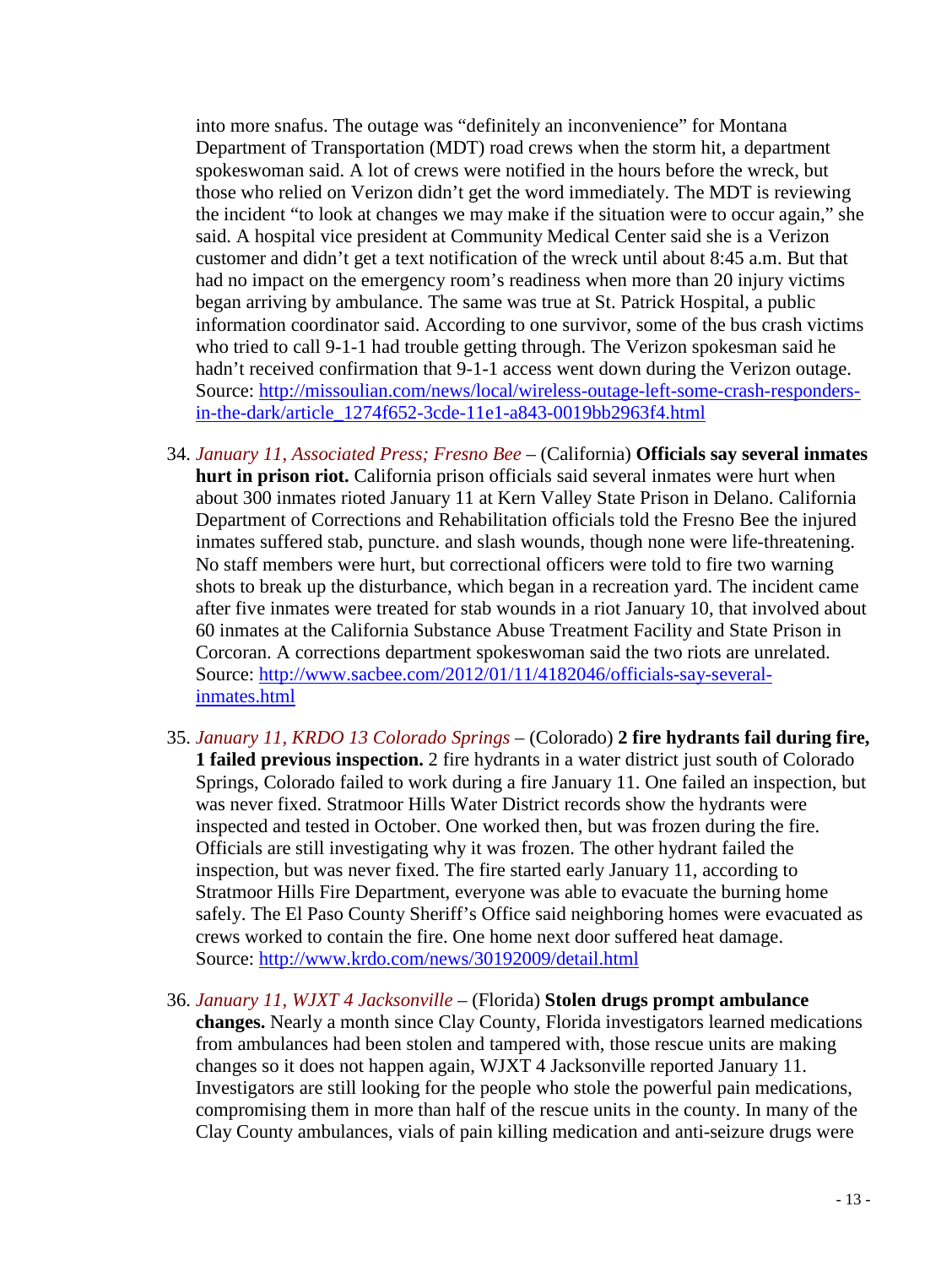unknowingly replaced with water or some type of saline solution, officials said. The county learned of it last month and has since been looking for who did it. The biggest change in procedure is the vials are now sealed at the top, which makes it more apparent if the seal is broken or tampered with. Patients have been notified about the incidents, but there have been no reports of problems so far, health officials said. Source: [http://www.news4jax.com/news/Stolen-drugs-prompt-ambulance-changes/-](http://www.news4jax.com/news/Stolen-drugs-prompt-ambulance-changes/-/475880/7796258/-/i3itnyz/-/) [/475880/7796258/-/i3itnyz/-/](http://www.news4jax.com/news/Stolen-drugs-prompt-ambulance-changes/-/475880/7796258/-/i3itnyz/-/)

37. *January 11, Associated Press* – (Tennessee) **Memphis officer charged with computer fraud.** Federal prosecutors have charged a Memphis, Tennessee police officer with illegally accessing the FBI's National Crime Information Center database. The U.S. Attorney's Office for the Western District of Tennessee said January 11 it cxharged a 36-year-old officer with two counts of computer fraud, and one count of lying to a federal agency. He was arrested January 10. Prosecutors said he accessed the crime database two times to aid a confidential source for illegal purposes. The FBI said he denied using the database to help the source. The U.S. attorney said the officer abused his position of trust in accessing the database. If convicted on all counts, he faces up to 15 years in prison.

<span id="page-13-0"></span>Source: [http://www.wrcbtv.com/story/16500214/memphis-officer-charged-with](http://www.wrcbtv.com/story/16500214/memphis-officer-charged-with-computer-fraud)[computer-fraud](http://www.wrcbtv.com/story/16500214/memphis-officer-charged-with-computer-fraud)

### [Return to top]

# **Information Technology Sector**

38. *January 11, Government Computer News* – (International) **Internet set for 'most significant' domain expansion in history.** The Internet Corporation for Assigned Names and Numbers (ICANN) will begin accepting applications for new generic Top Level Domain names January 13. The ICANN, the nonprofit corporation that oversees the Internet's Domain Name System, is moving ahead with the expansion despite concerns it poses a threat to organizations that could be forced to spend large amounts to defensively register domain names to protect trademarks and other intellectual property. Some legislators and other U.S. officials have called for a delay in the program to address these concerns.

Source: [http://gcn.com/articles/2012/01/11/icann-ready-top-level-domain-expansion](http://gcn.com/articles/2012/01/11/icann-ready-top-level-domain-expansion-gtlds.aspx)[gtlds.aspx](http://gcn.com/articles/2012/01/11/icann-ready-top-level-domain-expansion-gtlds.aspx)

39. *January 11, The Register* – (International) **Mozilla deploys Firefox safety net for corporate mindreaders.** Mozilla has pledged to update old versions of Firefox with security fixes, granting enterprises extra time to test and deploy major upgrades of the browser safe in the knowledge that vulnerabilities in existing installations will be patched. It is unclear which builds will fall onto Mozilla's safety net, however, so IT departments are more or less left to bet on running the right versions on their corporate machines. Announced January 10, the Firefox Extended Support Release (ESR) will maintain builds of desktop Firefox for a period of 54 weeks, covering nine full releases of Mozilla's browser, the non-profit said. Each ESR will be updated with point releases that will be limited to what Mozilla called "high-risk/impact security vulnerabilities" —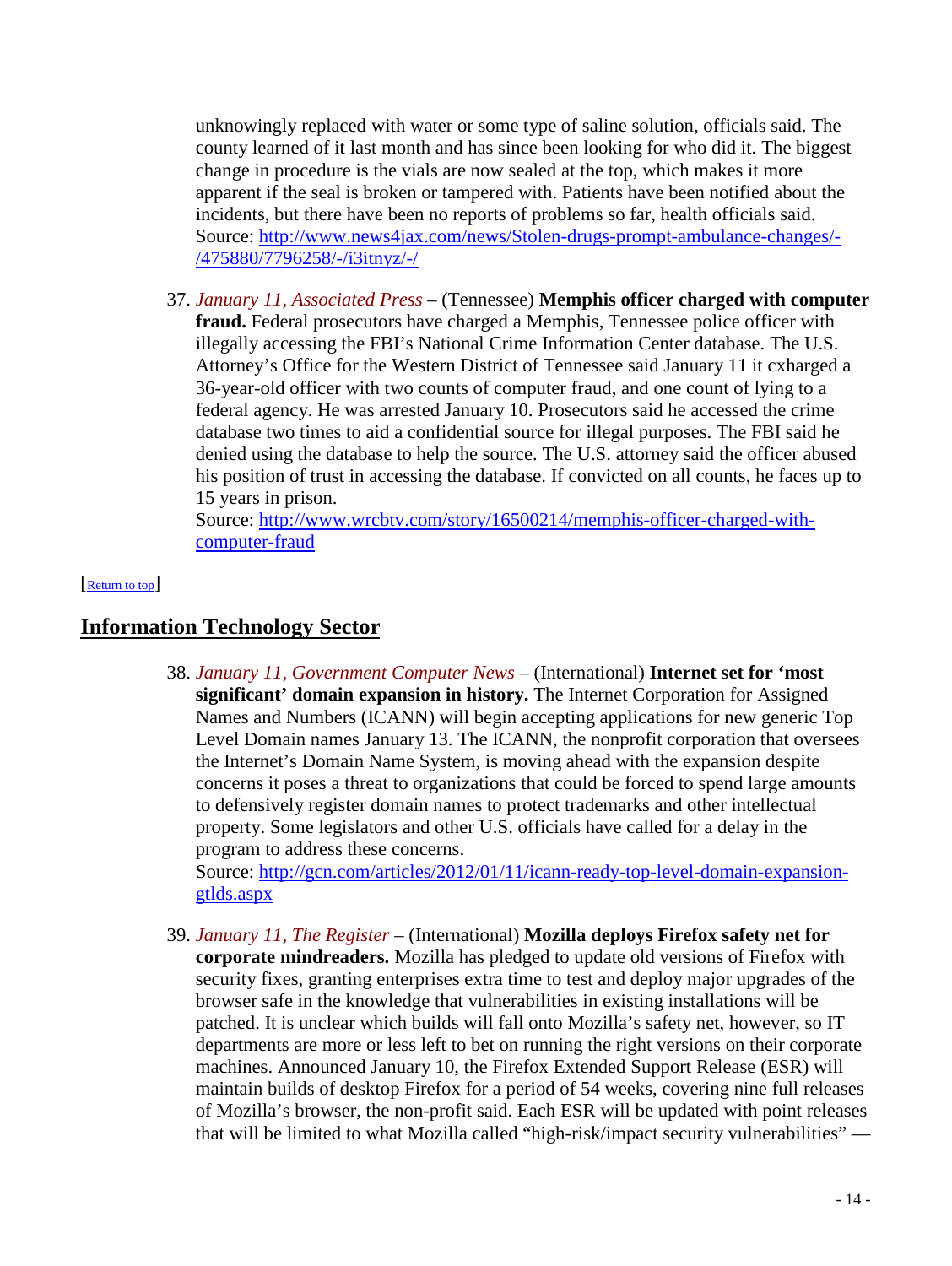those risks considered "critical" and "high." Functional enhancements and stability fixes in new point releases will not be back ported. Source: [http://www.theregister.co.uk/2012/01/11/mozilla\\_firefox\\_extended\\_support/](http://www.theregister.co.uk/2012/01/11/mozilla_firefox_extended_support/)

40. *January 11, H Security* – (International) **Wireshark 1.4.x and 1.6.x updates close security holes.** Versions 1.4.11 and 1.6.5 of the open source Wireshark network protocol analyzer have been released, fixing bugs and closing holes found in the previous builds. The maintenance and security updates to the cross-platform tool fix several vulnerabilities that could be exploited by an attacker to cause a denial-ofservice or compromise a victim's system. The vulnerabilities include a NULL pointer deference error when displaying packet information, issues in the file parser that cause Wireshark to fail to properly check record sizes for many packet-capture formats, and an RLC dissector buffer overflow bug. Versions 1.4.0 to 1.4.10 and 1.6.0 to 1.6.4 are affected; upgrading to the new releases fixes these issues. Source: [http://www.h-online.com/security/news/item/Wireshark-1-4-x-and-1-6-x-](http://www.h-online.com/security/news/item/Wireshark-1-4-x-and-1-6-x-updates-close-security-holes-1407576.html)

[updates-close-security-holes-1407576.html](http://www.h-online.com/security/news/item/Wireshark-1-4-x-and-1-6-x-updates-close-security-holes-1407576.html)

For another story, see item **[42](#page-14-2)**

## **Internet Alert Dashboard**

To report cyber infrastructure incidents or to request information, please contact US-CERT at [sos@us-cert.gov](mailto:sos@us-cert.gov) or visit their Web site[: http://www.us-cert.gov](http://www.us-cert.gov/)

<span id="page-14-0"></span>Information on IT information sharing and analysis can be found at the IT ISAC (Information Sharing and Analysis Center) Web site: [https://www.it-isac.org](https://www.it-isac.org/) 

### [Return to top]

# <span id="page-14-1"></span>**Communications Sector**

41. *January 12, Cape Cod Times* – (Massachusetts) **Verizon restores phone service in Truro.** A land-line telephone outage that kept Truro Town Hall and many others in the Massachusetts town incommunicado for the entire day January 10 was resolved after nearly 13 hours, a Verizon spokesman said. The outage affected at least 200 Verizon land-line customers in Truro and was attributed to a problem in the company's central office in Wellfleet, the spokesman said. Verizon received about 60 reports as a result of the problem. "We had technicians in the field this morning testing and verifying, and I have not heard there have been any issues with the restoral," the spokesman said January 11.

Source:

[http://www.capecodonline.com/apps/pbcs.dll/article?AID=/20120112/NEWS/2011203](http://www.capecodonline.com/apps/pbcs.dll/article?AID=/20120112/NEWS/201120318/-1/NEWSMAP) [18/-1/NEWSMAP](http://www.capecodonline.com/apps/pbcs.dll/article?AID=/20120112/NEWS/201120318/-1/NEWSMAP)

<span id="page-14-2"></span>42. *January 11, The Register* – (International) **T-Mobile 'fesses up to secure email ban gaffe.** T-Mobile was caught blocking the secure transmission of e-mails earlier in January, and VPNs too, but the operator claims the former was a mistake while the latter is a legacy from a bygone era, The Register reported January 11. The problem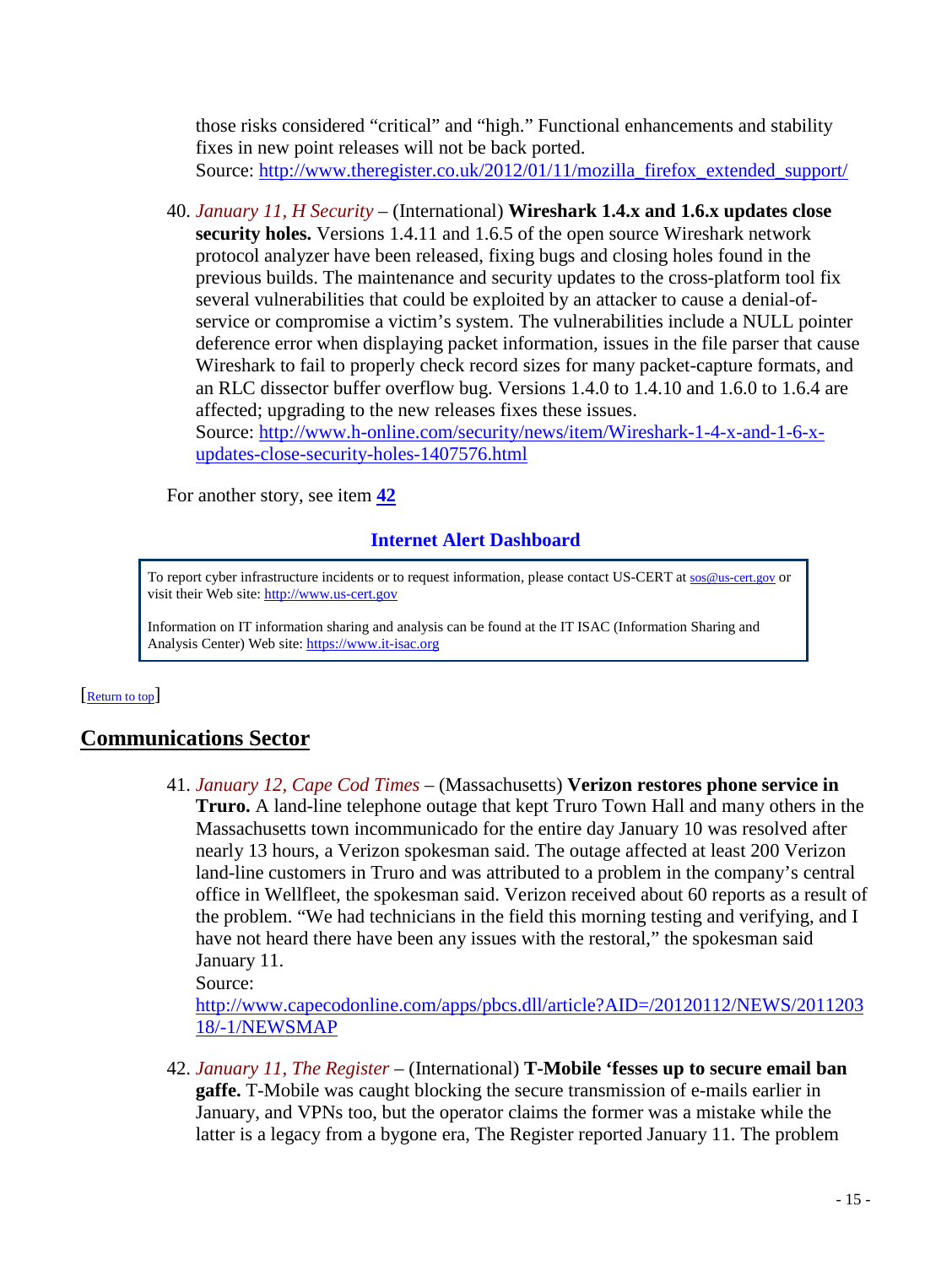turned up around the end of December when some people found T-Mobile was responding to all encrypted SMTP connections, other than to its own servers, with a reset (RST) packet. That was then compounded into conspiracy when a user realized his Virtual Private Network connections were not being let though either, which turns out to be an unrelated and unfixed issue. T-Mobile employs many techniques to make sending spam over its network difficult, including blocking connections made to arbitrary SMTP mail servers. Secure connections, which are then generally authenticated with a name and password, are permitted as they are useless to spammers, but for a week or two T-Mobile's network was rejecting secure connections as well as the insecure ones. On T-Mobile's network, secure SMTP should work, and for most people VPNs should work too, but a failing VPN is probably down due to an old contract.

Source: [http://www.theregister.co.uk/2012/01/11/t\\_mobile\\_security/](http://www.theregister.co.uk/2012/01/11/t_mobile_security/)

43. *January 11, WHNS 21 Greenville* – (South Carolina; North Carolina; Georgia) **WHNS broadcasting again after lightning strike, fire.** WHNS 21 Greenville was once again broadcasting over its main transmitter in South Carolina January 11 after a lightning strike and subsequent fire took it off the air earlier in the day. Engineers said a lightning strike traveled into the transmitter house on a phone line, which caused a fire and damaged equipment necessary to broadcast a signal about 1 p.m. By 7 p.m., the transmitter was broadcasting again.

Source: [http://www.foxcarolina.com/story/16497730/whns-transmitter-out-until](http://www.foxcarolina.com/story/16497730/whns-transmitter-out-until-tonight-for-some-viewers)[tonight-for-some-viewers](http://www.foxcarolina.com/story/16497730/whns-transmitter-out-until-tonight-for-some-viewers)

<span id="page-15-0"></span>For more stories, see items **[5](#page-2-3)** and **[33](#page-11-1)**

#### [Return to top]

### **Commercial Facilities Sector**

44. *January 12, Associated Press* – (New Jersey) **FBI probes firebombing of New Jersey synagogue.** Several Molotov cocktails and other incendiary devices were thrown at a New Jersey synagogue January 11, igniting a fire in the second-floor bedroom of the rabbi's residence in an attack that is being treated as a bias crime and attempted murder, police said. The attack on Congregation Beth El in Rutherford was the fourth bias incident within a month against a Jewish religious institution or center in northern New Jersey, police said. Within the last 3 weeks, a fire was intentionally set at a synagogue in Paramus and anti-Semitic graffiti was discovered at synagogues in Hackensack and Maywood. A Bergen County prosecutor said there was no evidence yet linking the four incidents, but they had not ruled out that they might be connected. In addition to being classified as a bias crime, the latest intentionally set fire was possibly the work of more than one person. "The manner in which this heinous crime has been committed has brought our office to really raise consciousness on this," the prosecutor said. "This is certainly a hate crime, this is certainly a bias crime, this is aggravated arson, but most importantly, we are now looking on this as an attempted homicide." A wide coalition of law enforcement agencies, including the Newark office of the FBI, is participating in the investigation.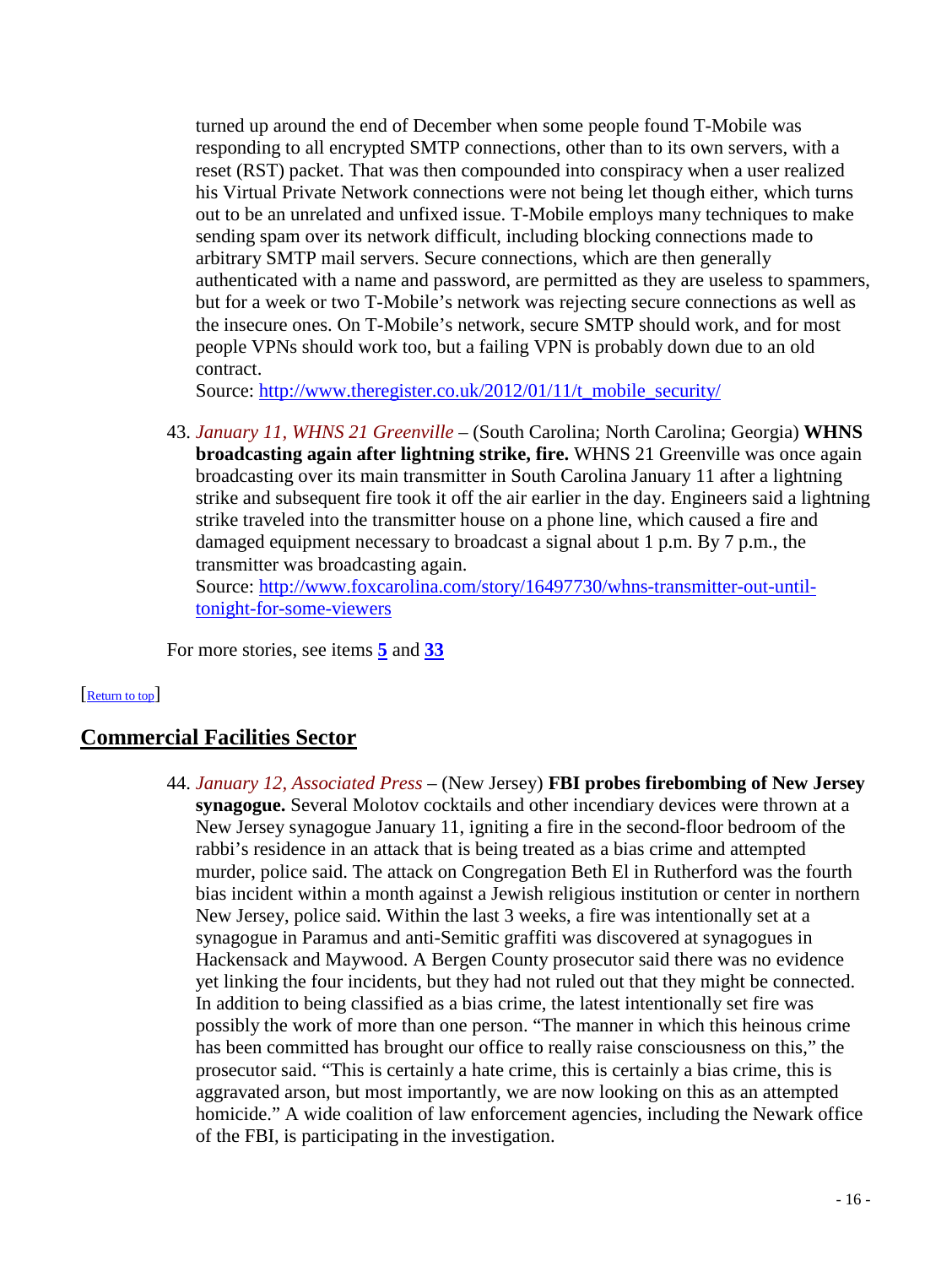Source: [http://www.foxnews.com/us/2012/01/12/fbi-probes-firebombing-new-jersey](http://www.foxnews.com/us/2012/01/12/fbi-probes-firebombing-new-jersey-synagogue/?test=latestnews)[synagogue/?test=latestnews](http://www.foxnews.com/us/2012/01/12/fbi-probes-firebombing-new-jersey-synagogue/?test=latestnews)

<span id="page-16-0"></span>45. *January 12, Associated Press* – (North Carolina) **North Carolina tornado: Twister rips through 2 counties, destroying dozens of buildings.** The National Weather Service said January 12 it was a tornado that damaged dozens of homes and injured at least 15 people in western North Carolina. Investigators confirmed the tornado winds of around 115 miles per hour. The storms struck in Rutherford and Burke counties January 11 as a cold front moved through. Ten people were hurt in Ellenboro in Rutherford County, a sheriff's official said. At least 10 buildings were damaged in a 3 square-mile residential area, but officials expected to get a better count on the damage during surveys January 12. Some people initially were trapped in their homes. At least five people were hurt when the storm struck in the Icard area in eastern Burke County. "We know we have 16 homes destroyed and about 50 that have been damaged to various degrees," the Burke County fire marshal said. Burke County schools planned to open 2 hours later than usual January 12.

Source: [http://www.huffingtonpost.com/2012/01/12/north-carolina](http://www.huffingtonpost.com/2012/01/12/north-carolina-tornado_n_1201100.html)[tornado\\_n\\_1201100.html](http://www.huffingtonpost.com/2012/01/12/north-carolina-tornado_n_1201100.html)

- 46. *January 12, Chicago Tribune* (Illinois) **'Suspicious' fire destroys 15 luxury boats at Illinois River marina.** A "suspicious" fire at a Seneca, Illinois, marina along the Illinois River destroyed 15 luxury boats and damaged a half dozen others January 12, officials said. "These boats were covered up since October. There's no reason for them to start burning," said the Seneca fire chief. "It's suspicious." The fire jumped from boat to boat in the closely packed Spring Brook Marina, on the south bank of the Illinois River. Damage could be upwards of \$1 million. In addition to the destroyed boats, which were all outside, a large steel storage shed also caught fire. The boats inside sustained smoke and heat damage. It took 30 firefighters from Seneca and four neighboring departments more than 6 hours to douse the flames. Source: [http://www.chicagotribune.com/news/local/breaking/chi-16-boats-aflame-at](http://www.chicagotribune.com/news/local/breaking/chi-16-boats-aflame-at-seneca-marina-20120112,0,4533287.story)[seneca-marina-20120112,0,4533287.story](http://www.chicagotribune.com/news/local/breaking/chi-16-boats-aflame-at-seneca-marina-20120112,0,4533287.story)
- 47. *January 12, Daytona Beach News-Journal* (Florida) **Police nab suspected meth lab cooker.** A man who Daytona Beach, Florida police said is behind the production of at least three methamphetamine (meth) labs in the city — including the one that exploded the week of January 2 at a beachside hotel — was arrested January 11, the police chief said. The suspect was on the run since investigators said he was cooking meth in a room at the Bermuda House and the lab blew up. The explosion shattered the sliding glass doors, and the suspect then took the remnants of the lab and threw them onto the hotel's pool deck, police said. On January 10, the department of children and families alerted investigators to a house where there was a possible meth lab. The girl's mother told police the suspect brought over jars filled with chemicals used to make meth, police said. In mid-November, the suspect was also behind another meth lab at a house. Source: [http://www.news-journalonline.com/breakingnews/2012/01/police-nab](http://www.news-journalonline.com/breakingnews/2012/01/police-nab-suspected-meth-lab-cooker.html)[suspected-meth-lab-cooker.html](http://www.news-journalonline.com/breakingnews/2012/01/police-nab-suspected-meth-lab-cooker.html)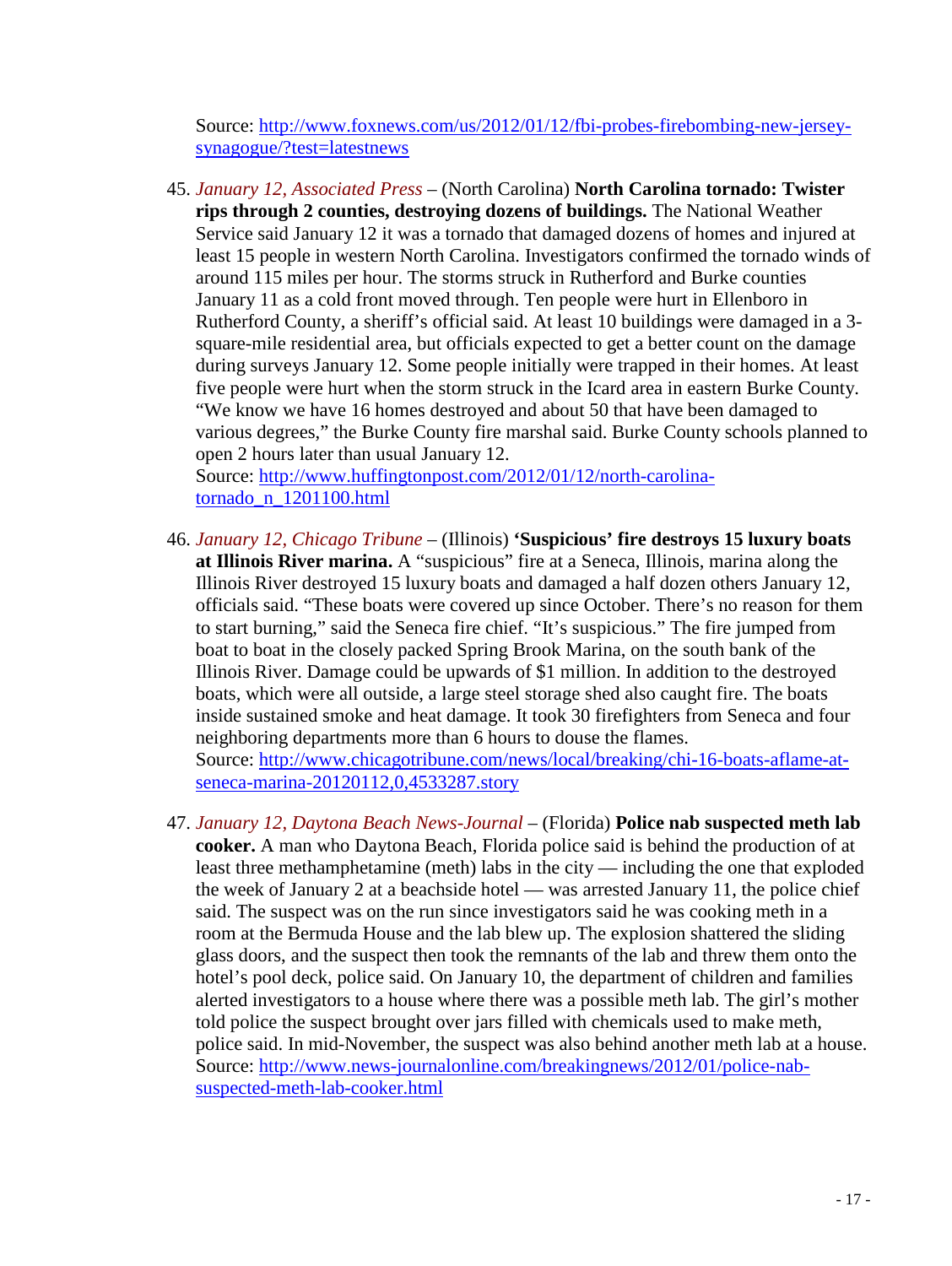48. *January 12, Laconia Daily Sun* – (New Hampshire) **Police raid allegedly interrupts man cooking meth in downtown apartment at 7:45 a.m.** Acting on a tip generated the week of January 9, city police working with the New Hampshire Clandestine Drug Unit arrested a man for manufacturing methamphetamine in a Laconia apartment building. An official said January 11 police began working the tip and had a search warrant. Police said when they went to the apartment, the occupant was making three small pots of methamphetamine, a highly volatile derivative of over-the-counter cold medicine heated and combined with various household chemicals. This is the second time in 7 months city police closed down the core of downtown to apprehend a purported methamphetamine operation. In July, police apprehended a man, in front of the now-shuttered Colonial Theater, which is across the street from the most recent raid.

Source:<http://www.laconiadailysun.com/node/126341/18661>

49. *January 11, Associated Press* – (Ohio) **Pa. man charged with setting fire to Ohio church.** A Pennsylvania man accused of driving a car into his former Ohio church, setting the building on fire, and then watching it burn, has been charged with arson, a sheriff said January 11. The man was arrested January 10 after he drove a BMW into the doors of New Horizons Baptist Church in Marysville, Ohio, and sat on a swing set watching the church burn to the ground, the Union County sheriff said. The fire began near the car, but authorities were still trying to determine how it started, he said. Investigators are not sure whether the crash led to the fire or whether a match or lighter or some other device was used to start the fire. The man was charged with one count each of arson and receiving stolen property, according to Marysville Municipal Court officials.

<span id="page-17-1"></span>Source: [http://www.centredaily.com/2012/01/11/3048884/pa-man-charged-with](http://www.centredaily.com/2012/01/11/3048884/pa-man-charged-with-setting-fire.html)[setting-fire.html](http://www.centredaily.com/2012/01/11/3048884/pa-man-charged-with-setting-fire.html)

### [Return to top]

# **National Monuments and Icons Sector**

<span id="page-17-0"></span>Nothing to report

### [Return to top]

### **Dams Sector**

50. *January 11, KETV 7 Omaha* – (Iowa; Nebraska) **Army Corps works to strengthen levees.** The U.S. Army Corps of Engineers is in Council Bluffs, Iowa, repairing part of the Missouri River levee system, KETV 7 Omaha reported January 11. Crews were working on the levee near the North 28th Street pumping station. "The pipe failed and the pump station, wet well and gate structure had to be filled with concrete to prevent flood water from coming back into the city," said a Council Bluffs city engineer. He said pressure from the river heavily damaged the pumping station. To fix the problem, crews need to tear down the levee and replace the pipe that pumps storm runoff water into the Missouri. Another pumping station near the Veteran's Memorial Bridge will